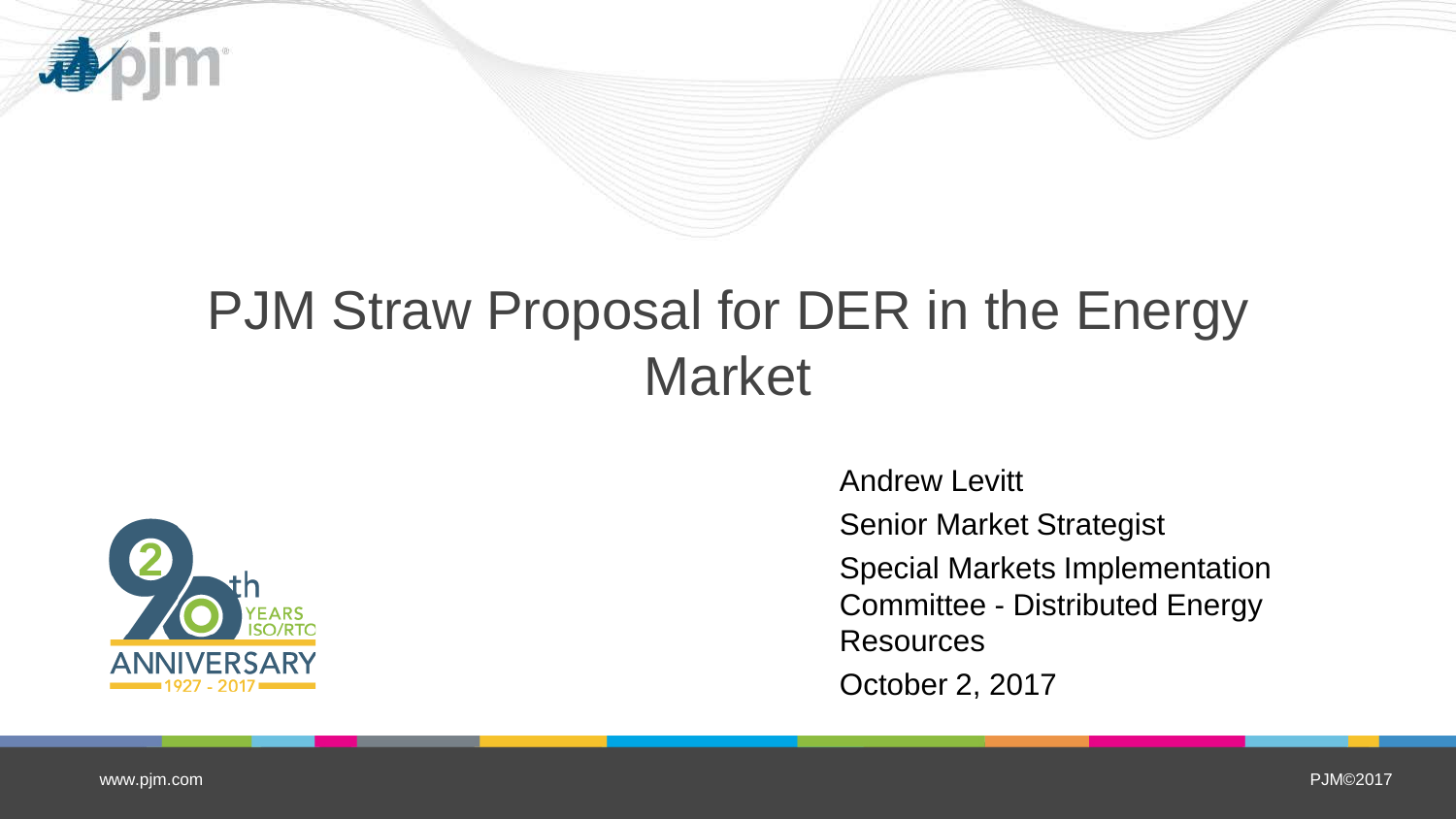

# Today's proposal does not apply to DER sited at wholesale customers—i.e. DER at most munis and coops.

# Muni/coop proposal to follow.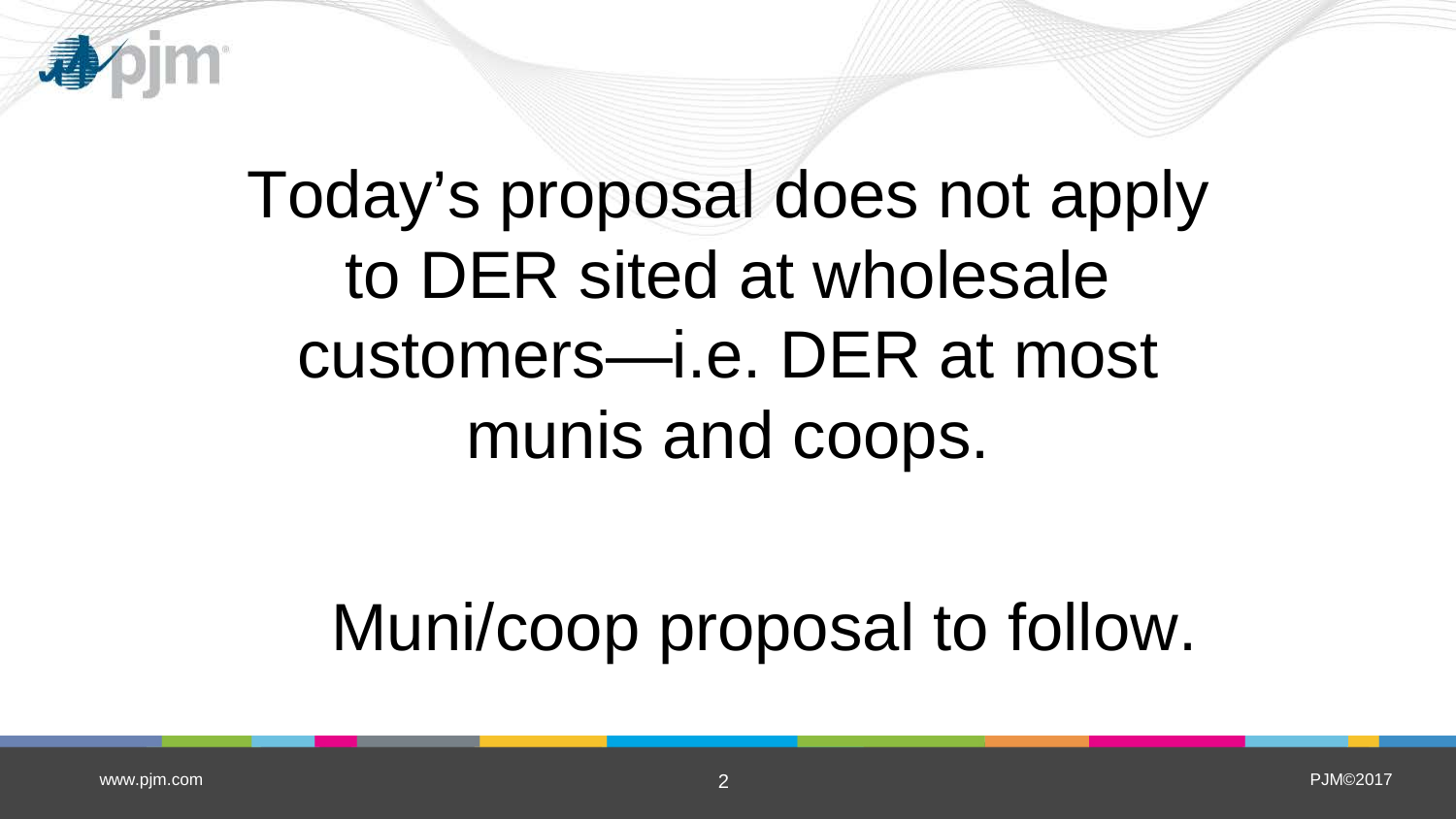

- Energy market proposal: follow status quo for customer-sited wholesale generators wired-with-load on "sell excess" basis:
	- Energy injected to the distribution grid at the Point Of Interconnection (POI) is paid by PJM at wholesale LMP.
	- Energy withdrawn from the distribution grid at POI is settled by EDC at retail.
- To be eligible for wholesale energy settlement, customers must have unidirectional retail metering that records only withdrawals.
- Customers with retail meters that record injections, and customers that have retail compensation for injected energy, will **not** be settled at wholesale for injected energy.

*Ancillary Services + Energy + Aggregation = first draft of a standalone package. Consider this package a starting point for discussion.*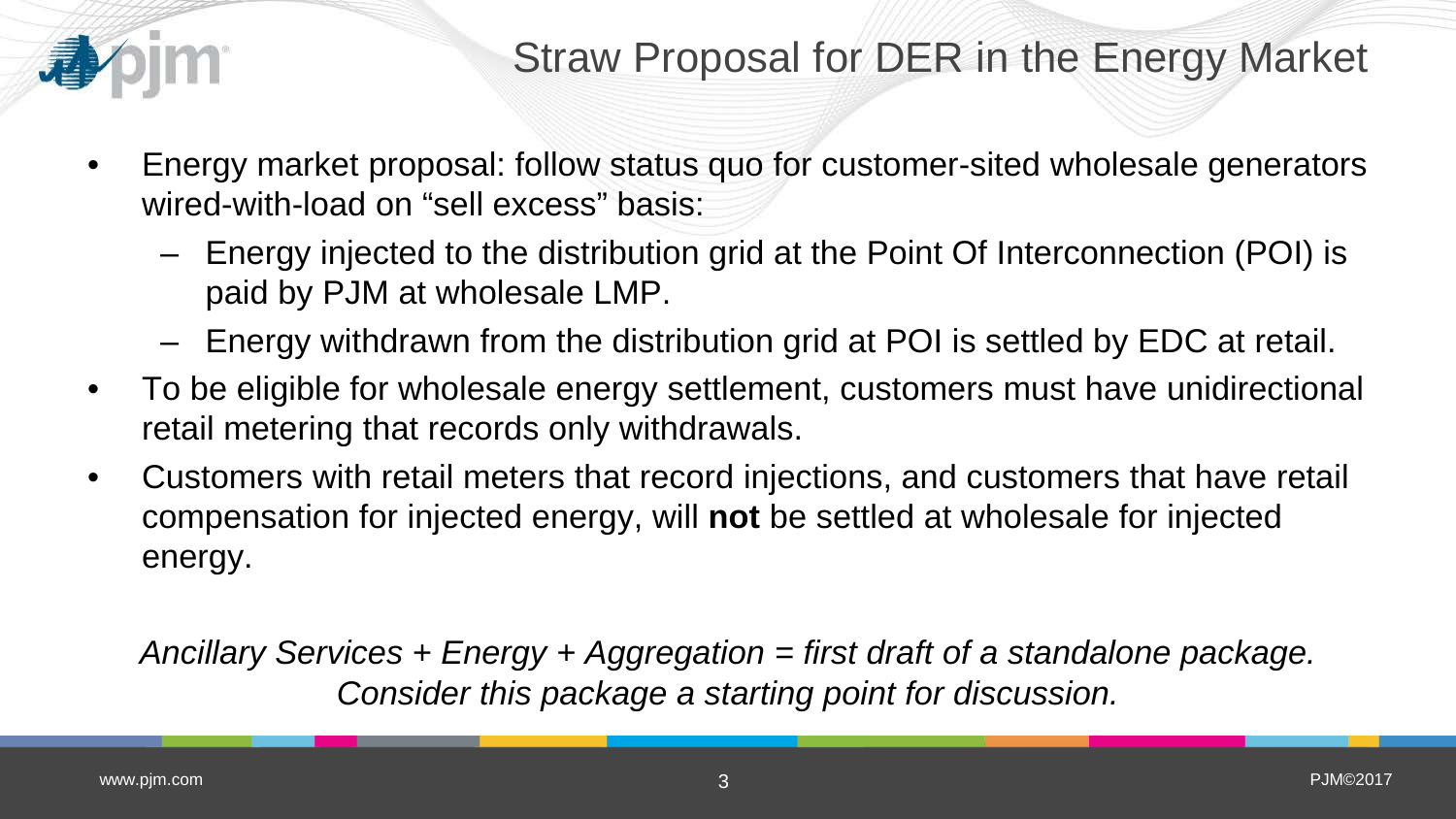### For Today: Three Use Cases In, Four Use Cases Out

**We are starting "simple", with the following use cases:**

- A. Single (i.e., not more than one DER at a site) wholesale DER unit "wired with load" (i.e., behind a customer meter) and selling injected (i.e., excess) energy at **wholesale**.
- B. Single wholesale DER unit "wired with load" and selling injected energy at **retail**.
- C. Single wholesale DER unit "wired separately" (i.e., standalone or "front of meter") selling all energy output at wholesale or retail.

*--And also aggregations of the above single DER units--*

### **The below use cases: not included in today's proposal, but PJM intends to address:**

- *1. The interaction of DER with co-sited load reductions (e.g., DER + grid-interactive water heaters or HVAC).*
- *2. Multiple wholesale DER units at the same site*
- *3. Wholesale DER + non-wholesale DER at the same site.*

### **Not part of this proposal, but PJM is open to discussing later:**

*4. Energy credit for load reductions from DER under new DER rules*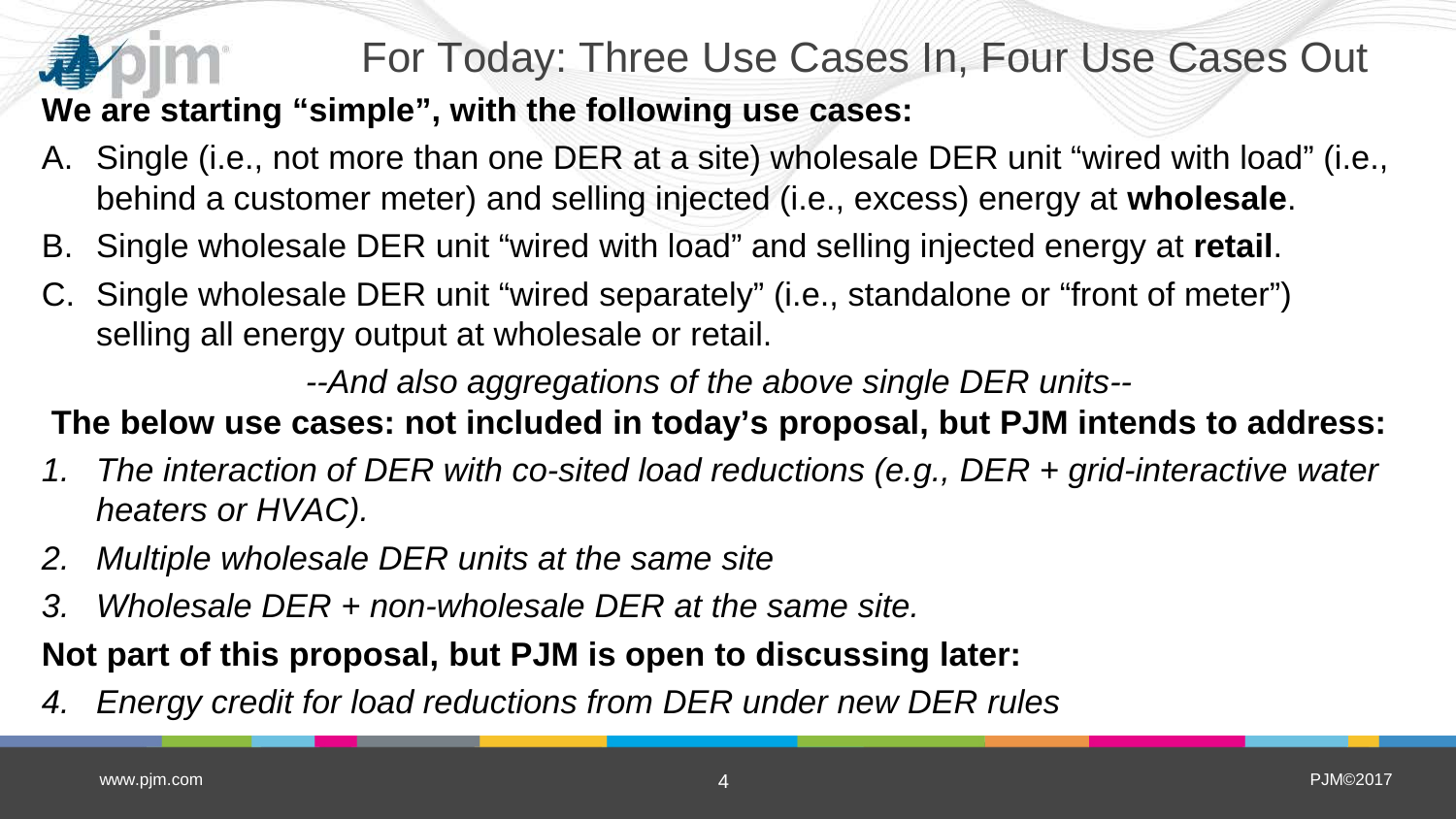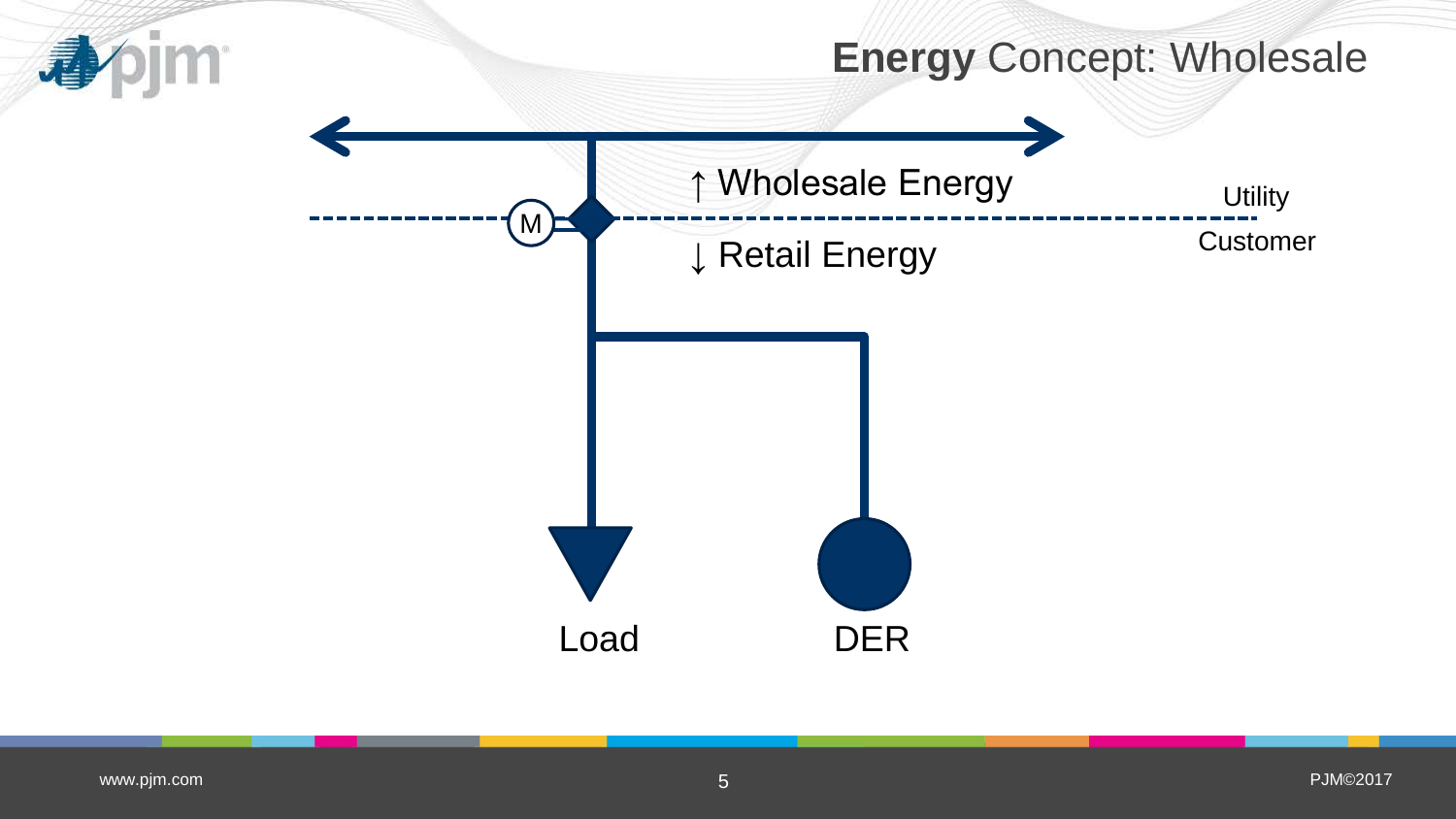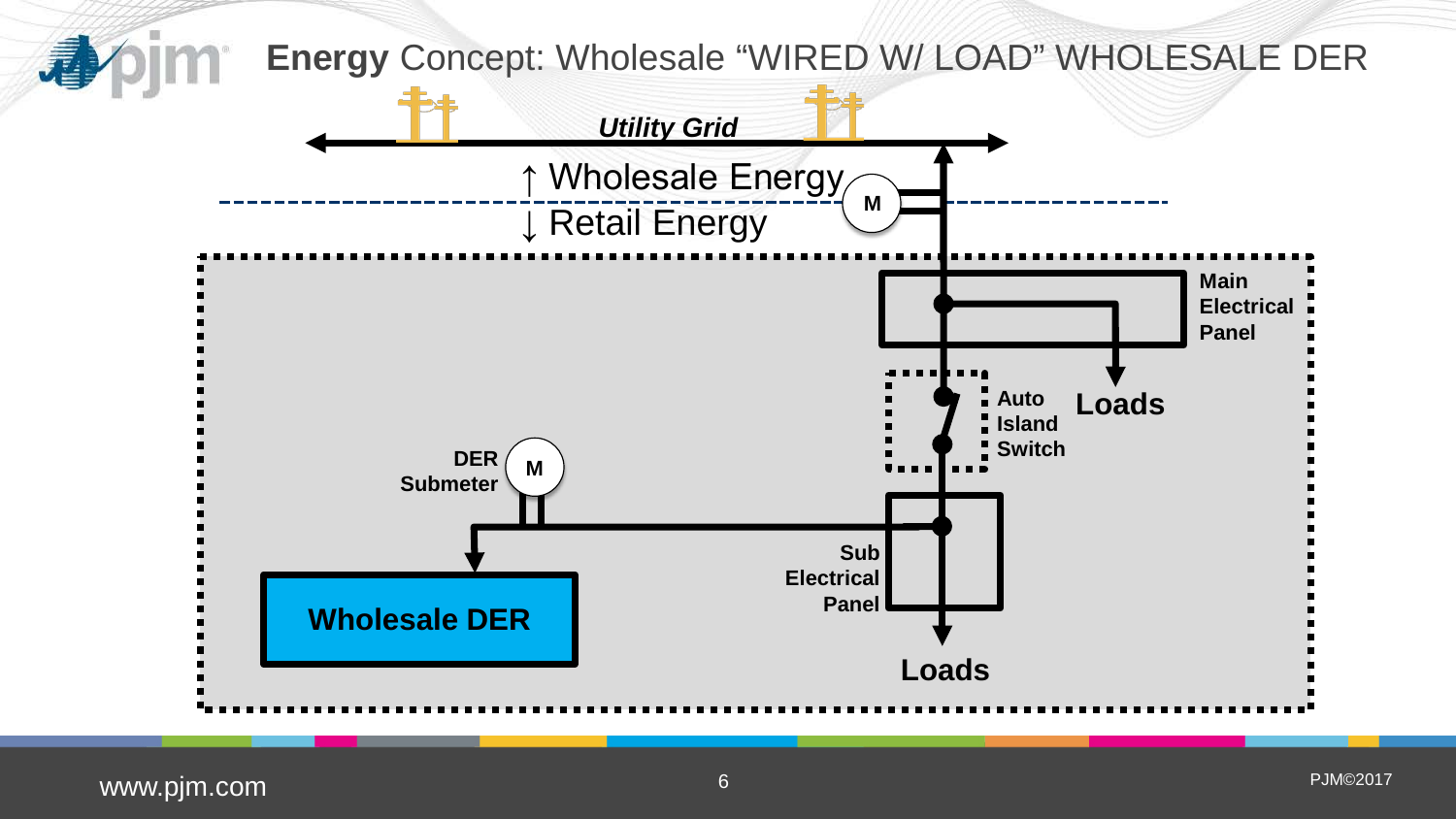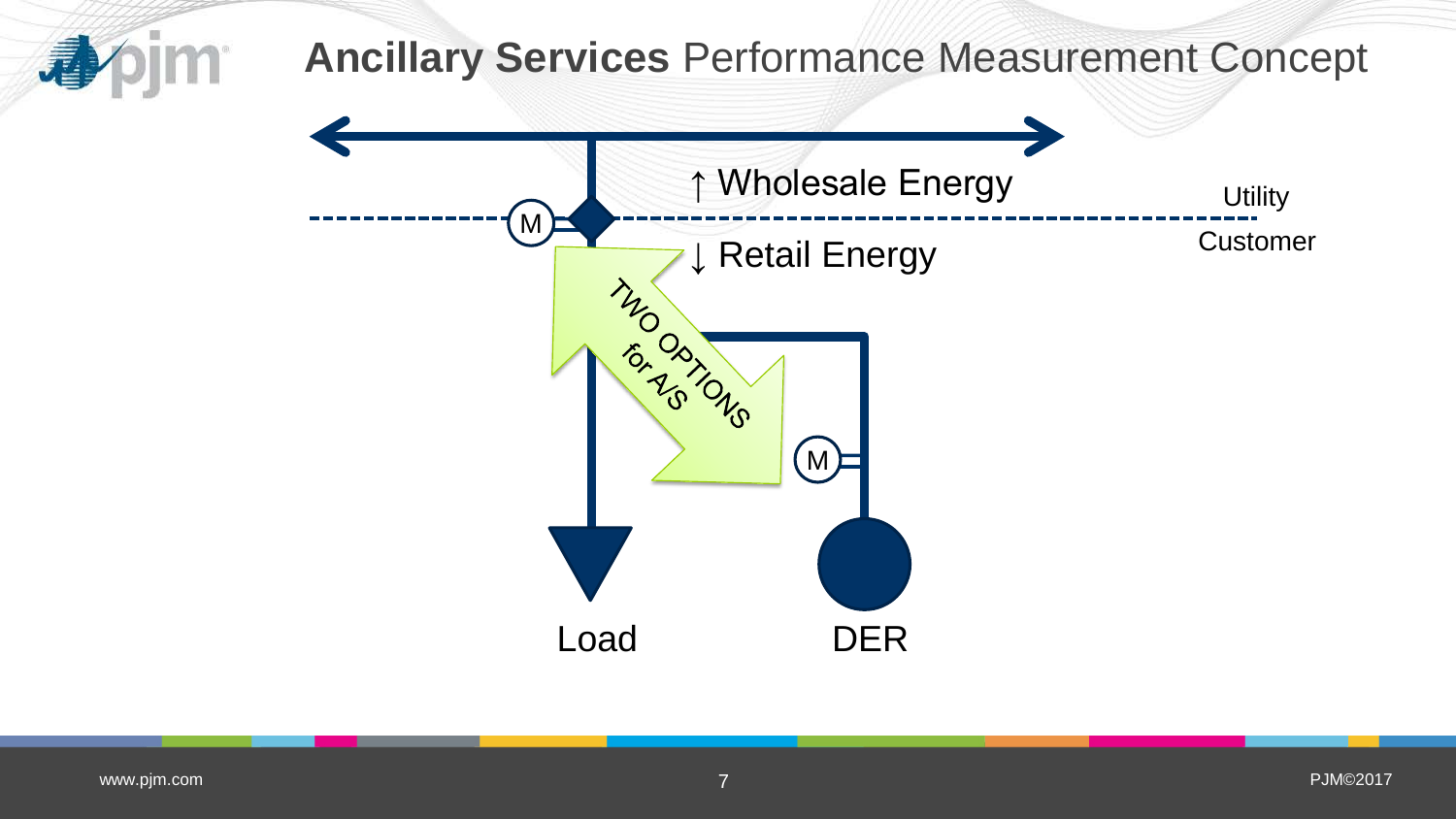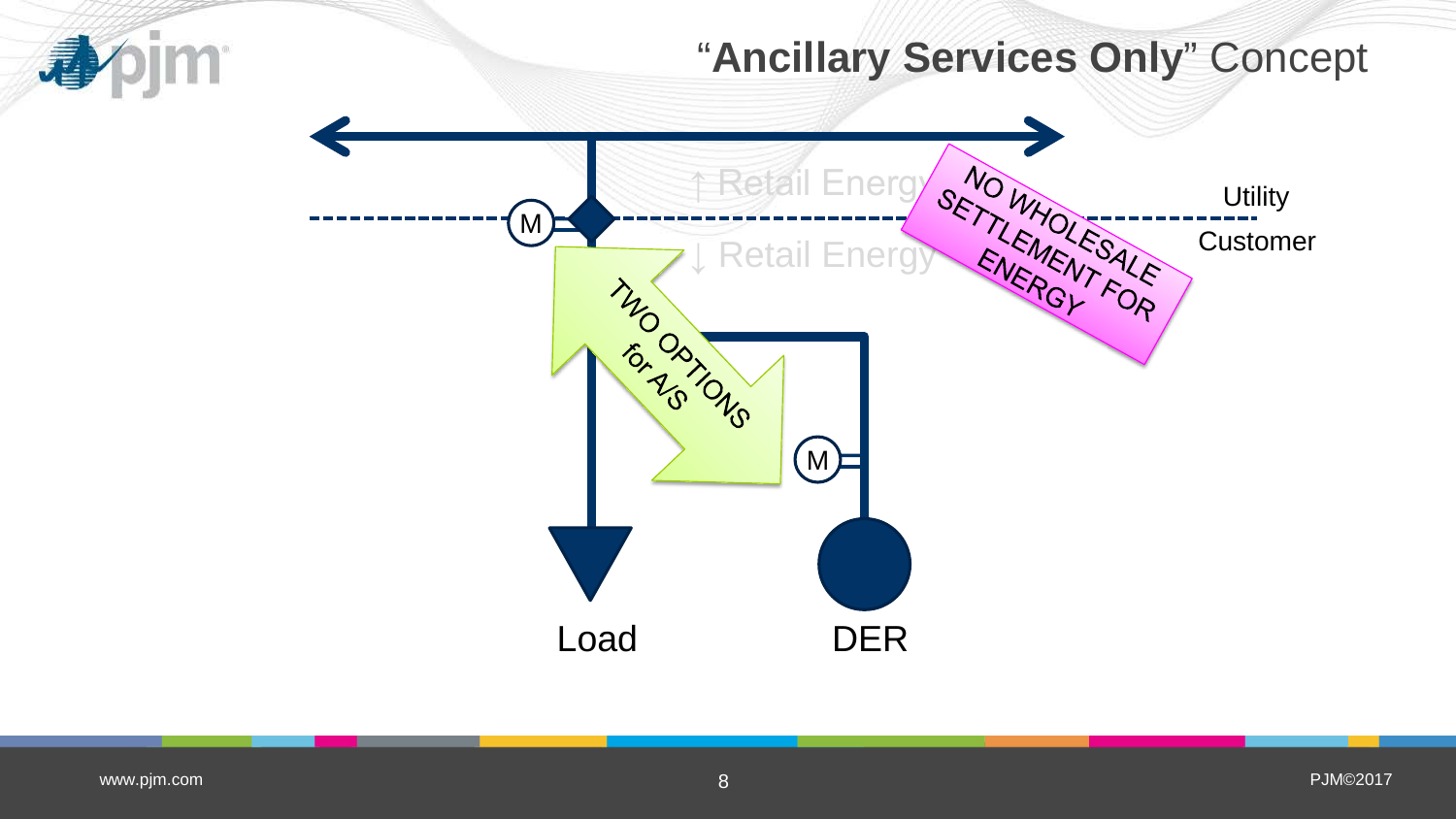

## DER **Measurement** for **Energy Must Be POI Meter**

M

**Electric Distribution Company**

M

- DER proposal requires metering at the POI for energy.
- Or: option to not take any wholesale energy settlement.

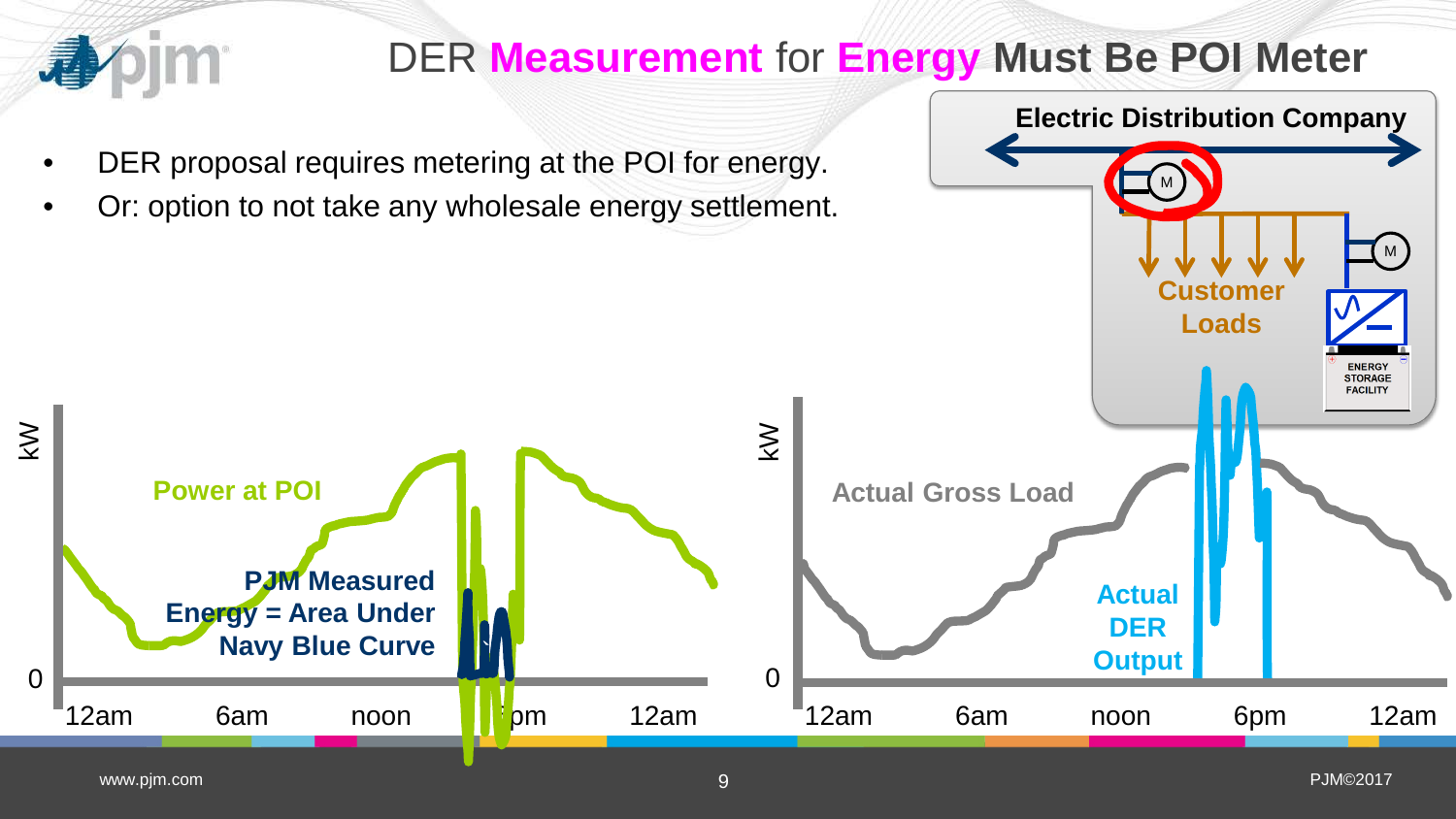

## DER Performance for Regulation: **POI Meter option**

**Customer**

M

**Electric Distribution Company**

M

**Loads**

- DER proposal allows metering at either i) POI or ii) direct at the DER for Ancillary Services (both Synch and Reg)
- Submetering works because at any point on the grid: a) reductions (increases) in withdrawal, and b) increases (reductions) in injection are effectively equivalent for providing ancillary services.

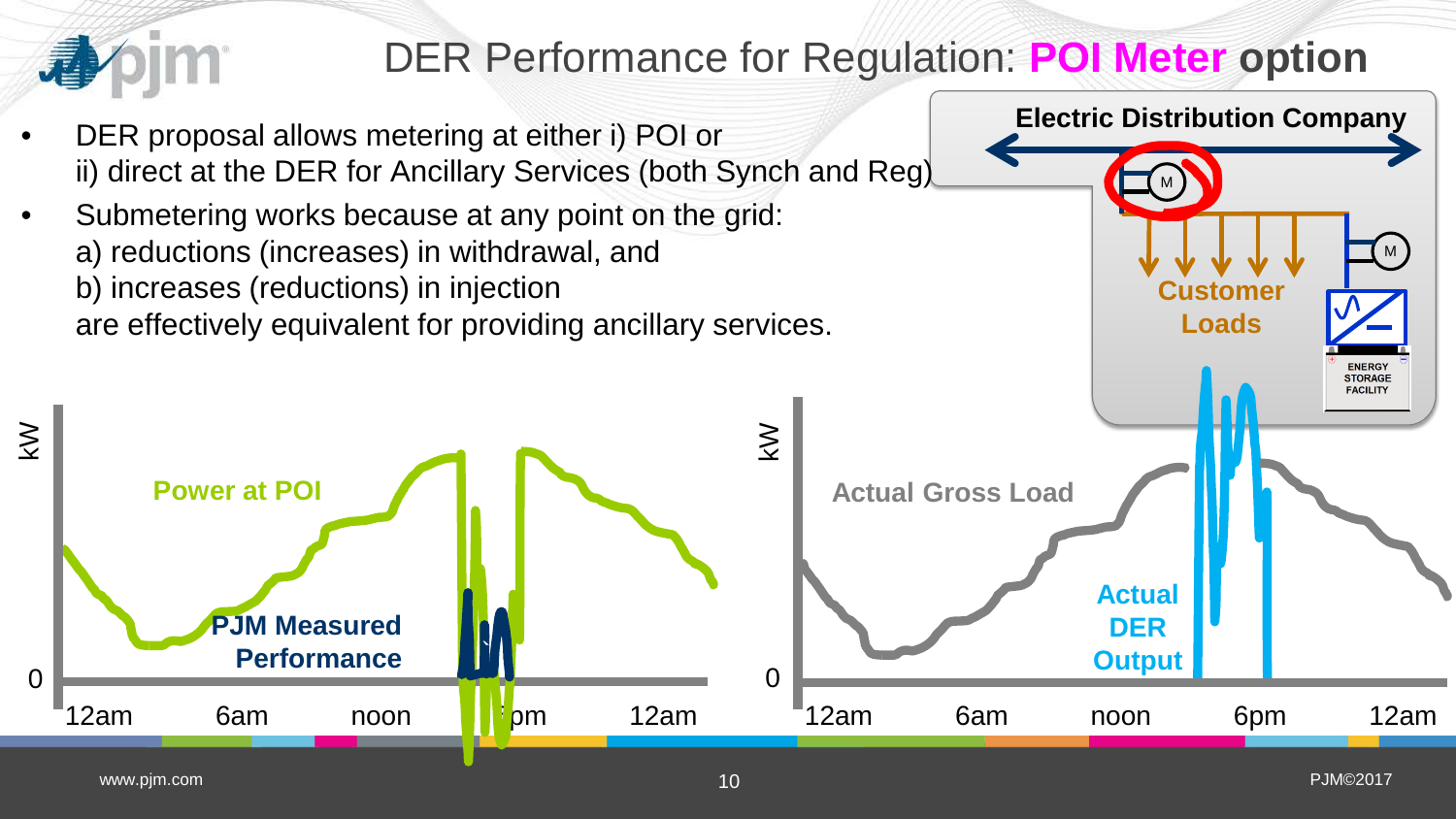

## DER Performance for Regulation: **Submeter Option**

**Customer**

M

**Electric Distribution Company**

M



• Submetering works because at any point on the grid: a) reductions (increases) in withdrawal, and b) increases (reductions) in injection are effectively equivalent for providing ancillary services.

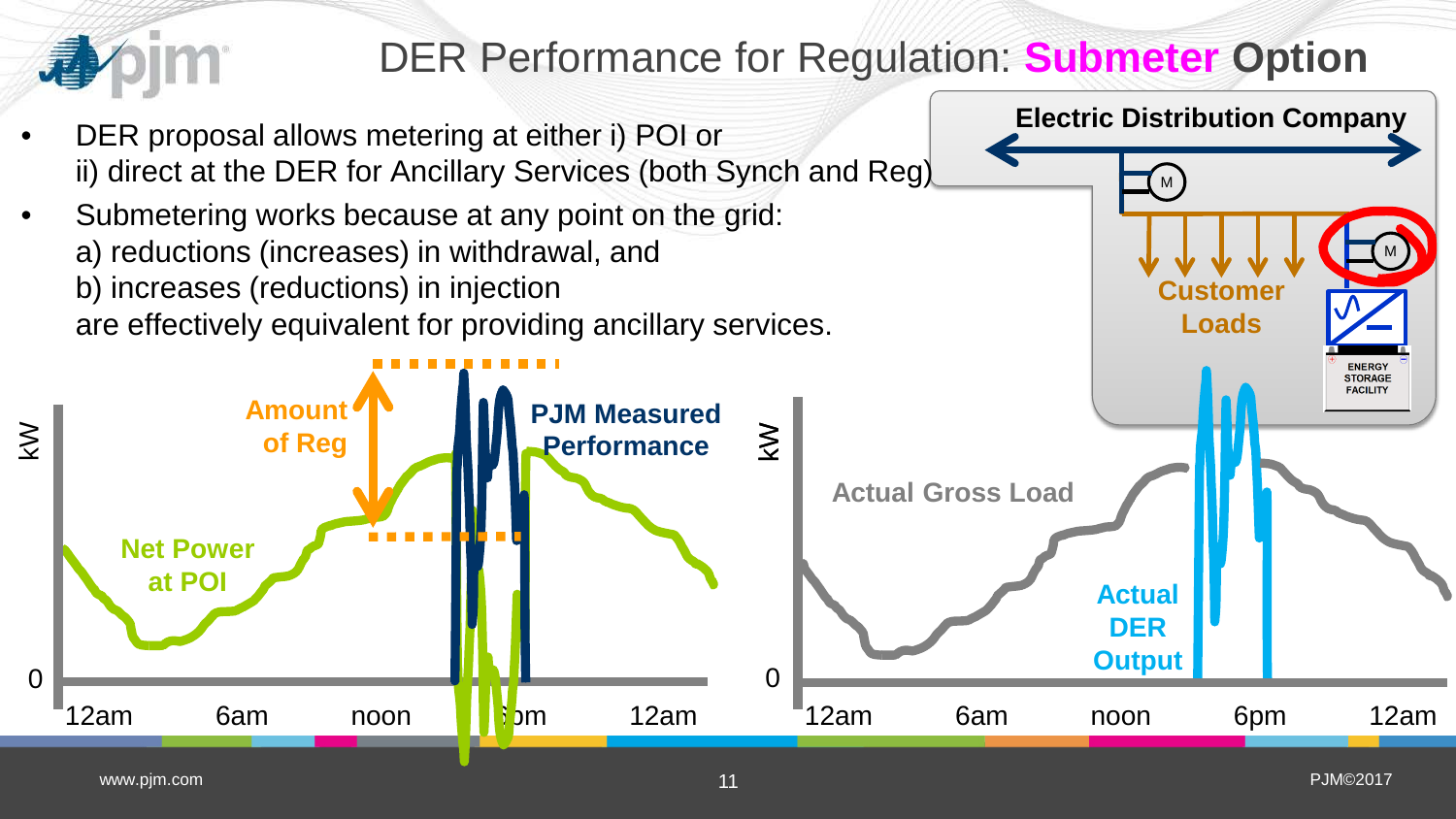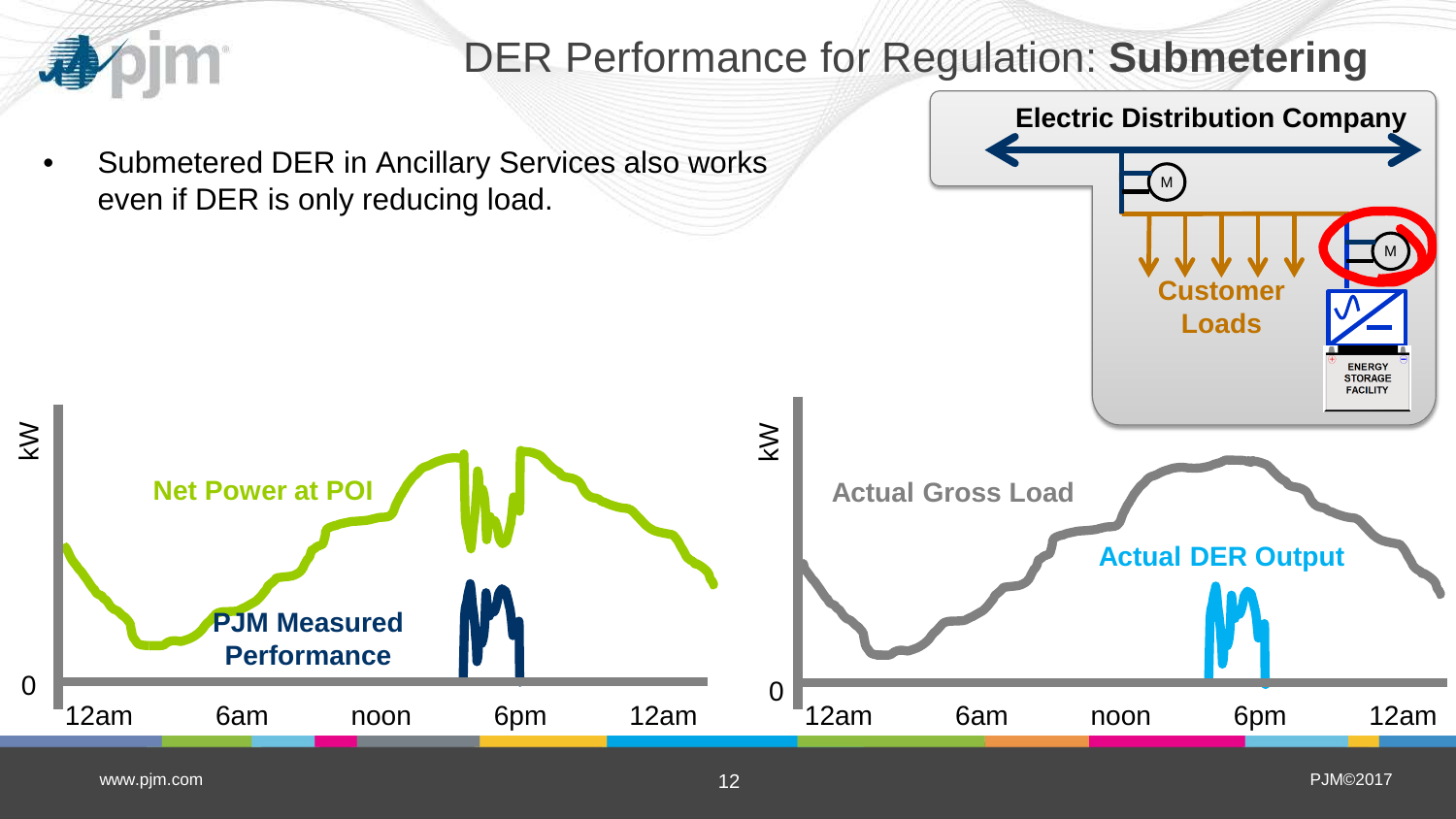

## ENERGY EXAMPLES



[www.pjm.com](http://www.pjm.com/)

PJM©2017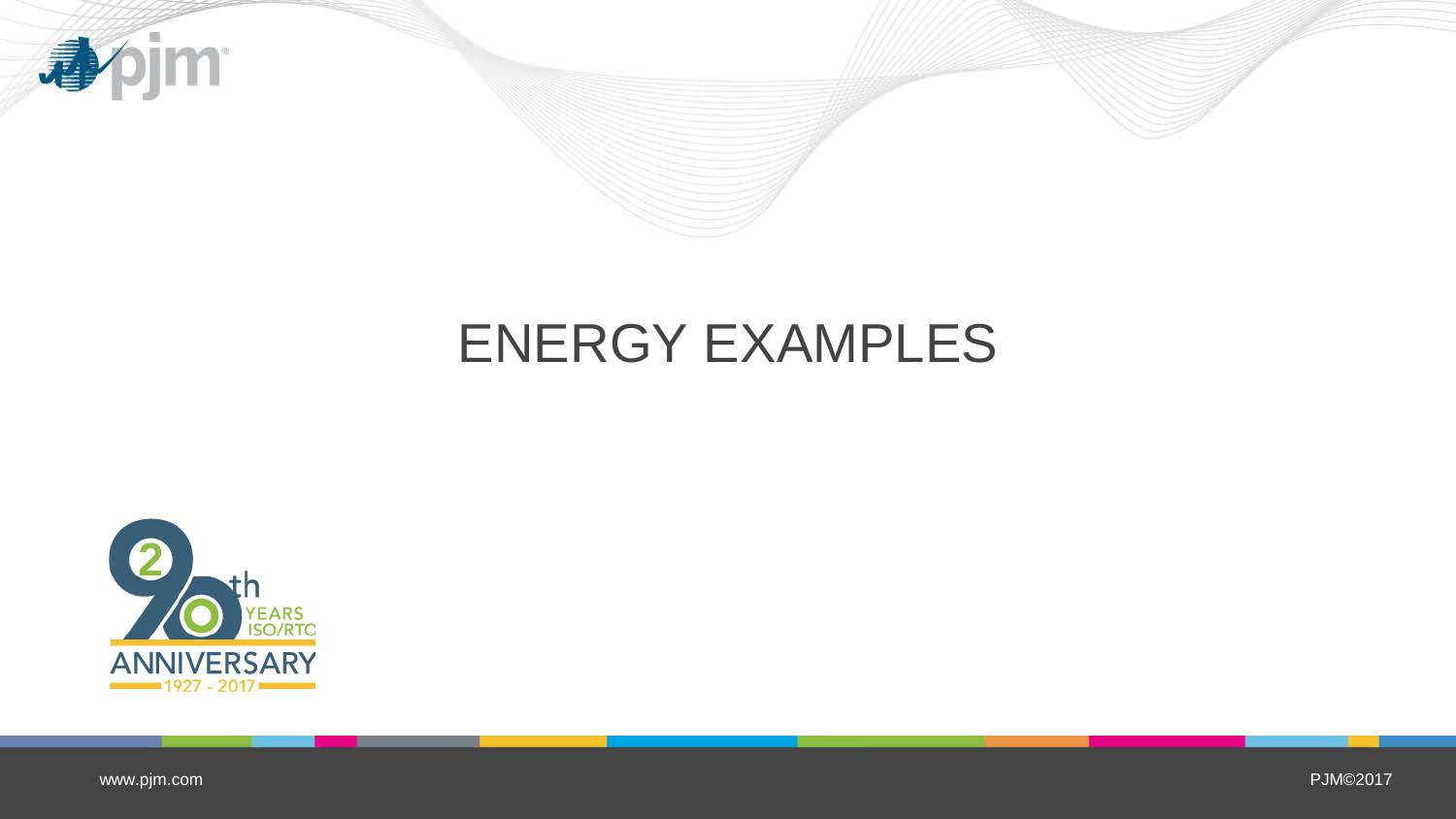## Ex 1. Storage + Load: Wholesale Energy and Regulation

- Summer peaking commercial site. Summer daytime load 3.0-5.0MW depending on weather, non-summer 3.0-3.5MW, nighttime load about 1.5MW lower.
- 2MW of storage wired with the load.
- Regulation and Synch: submetered at battery, **full battery range is credited**  towards performance regardless of injections vs. load reductions.
- Energy: any injections can be settled retail OR wholesale, but not both. **No wholesale energy credit for load reductions under current proposal.**
- Assume customer chooses **wholesale energy** settlement for injections: (in addition to Regulation credits) receives nodal LMP at wholesale for MWh that are

| <b>Temp</b> | <b>Gross Load</b> | <b>Regulation</b><br>Net Hourly<br><b>Energy</b> | <b>Net</b><br>$ \mathbf{(MWh)} $ | <b>Allowed</b><br>Range | Load   Regulation   Wholesale Energy<br><b>Credit</b> | <b>Retail Energy Charge</b> |
|-------------|-------------------|--------------------------------------------------|----------------------------------|-------------------------|-------------------------------------------------------|-----------------------------|
| Warm        | 3.5               | (gen)                                            | 2.5                              | 1.5 to $5.5$            | $\blacksquare$                                        | 2.5 MWh                     |
| Hot         | 5                 | (gen)                                            | 4                                | 3.0 to 7.0              | $\blacksquare$                                        | 4 MWh                       |
| Mild        | $0.5\,$           | (gen)                                            | $-0.5$                           | $\textbf{-1.5}$ to 2.5  | 0.7 MWh                                               | 0.2 MWh                     |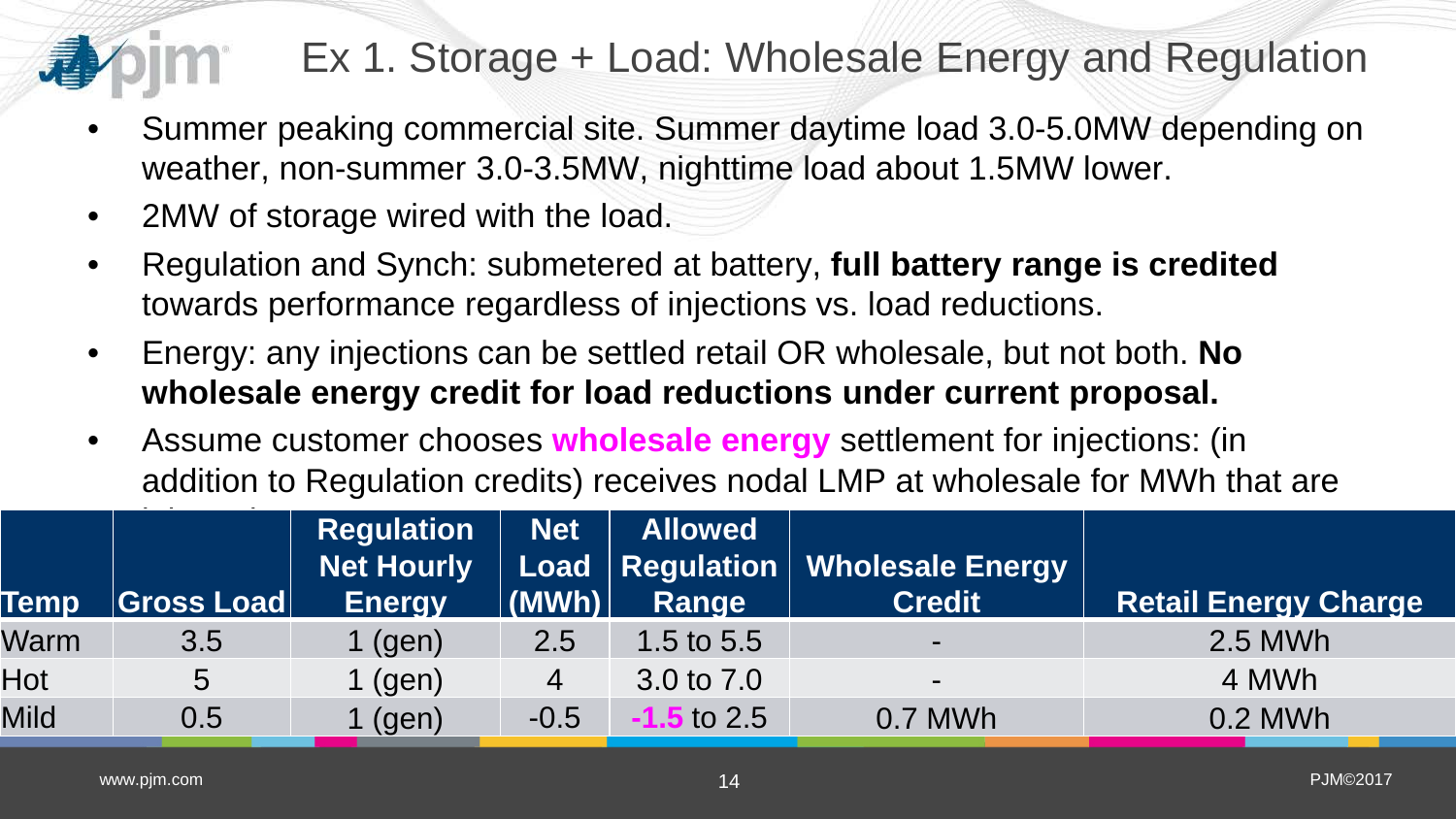## Ex 2: Storage + Load: Retail Energy and Wholesale Synch

- 2MW of storage wired with the load.
- Assume customer already has **retail energy** credit for injections, and so chooses not to have wholesale energy credit.
- (Retail-energy-settled DER are proposed to be ineligible for estimated Tier I Synch)
- Wholesale payments only include Synch Tier II clearing price, not wholesale energy.
- Discussion point: if resource overperforms during Synch event, should it be eligible to receive Tier I credit for the overperformance? Or does Tier I credit include an "energy" component which would constitute double payment?

| <b>Temp</b> |     | <b>Synch Net</b><br><b>S</b> ross Load Hourly Energy (MWh) | <b>Net</b><br>Load | <b>Allowed</b><br><b>Synch</b><br>Range | <b>Wholesale Energy</b><br><b>Credit</b> | <b>Retail Energy</b><br><b>Charge/Credit</b> |
|-------------|-----|------------------------------------------------------------|--------------------|-----------------------------------------|------------------------------------------|----------------------------------------------|
| Warm        | 3.5 | $1$ (gen)                                                  | 2.5                | 1.5 to $3.5$                            | $\sim$                                   | 2.5 MWh charge                               |
| Hot         | 5   | $1$ (gen)                                                  | $\overline{4}$     | 3.0 to 5.0                              | $\sim$                                   | 4 MWh charge                                 |
| Mild        | 0.5 | $1$ (gen)                                                  | $-0.5$             | <b>1.5</b> to 0.5                       | $\blacksquare$                           | 0.5 MWh (credit)                             |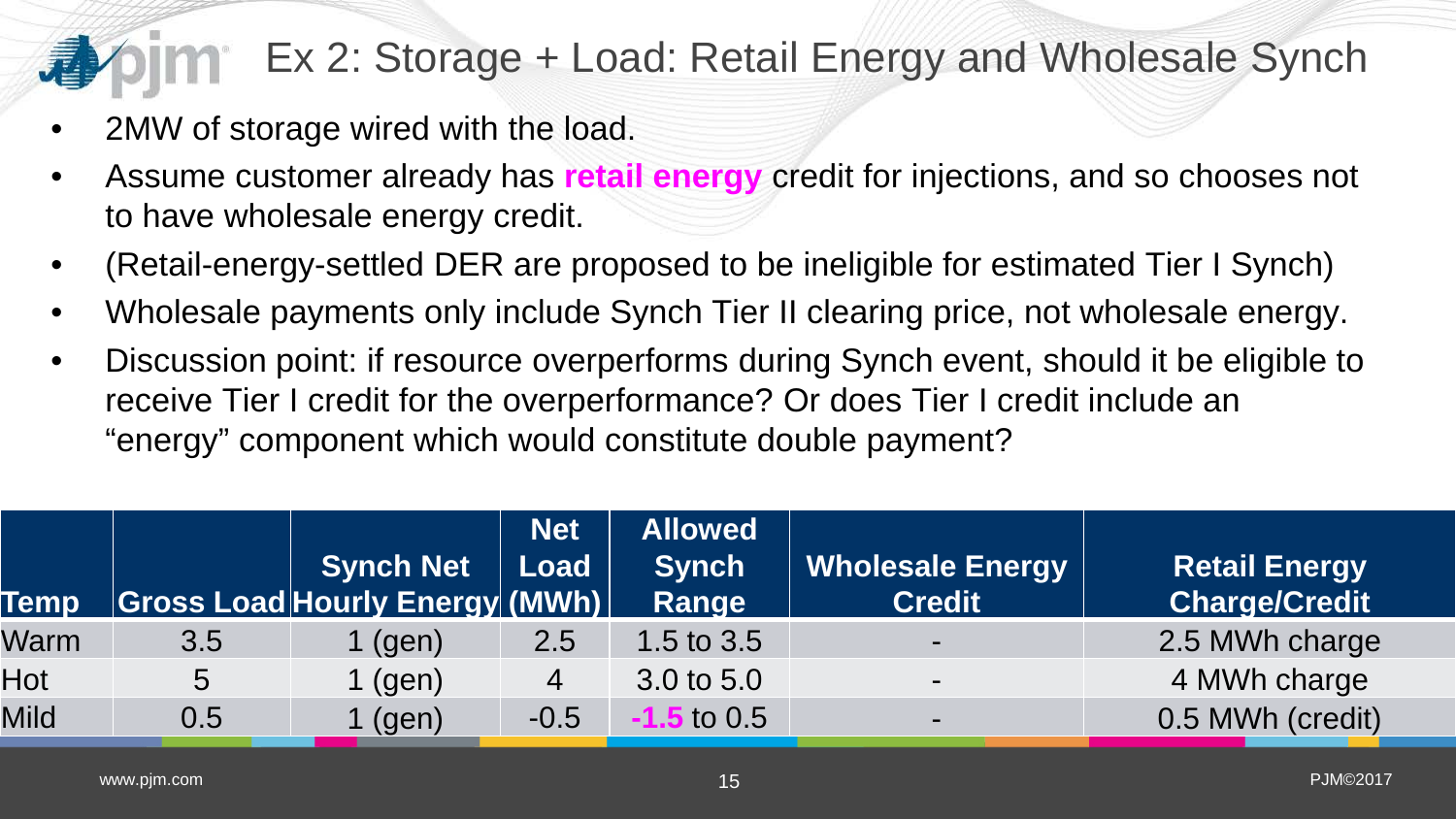

Icetec example 1

1. Solar + storage + commercial load

*PJM intends in the near future to address multiple wholesale DER at the same site, as well as wholesale DER + non-wholesale DER at the same site.*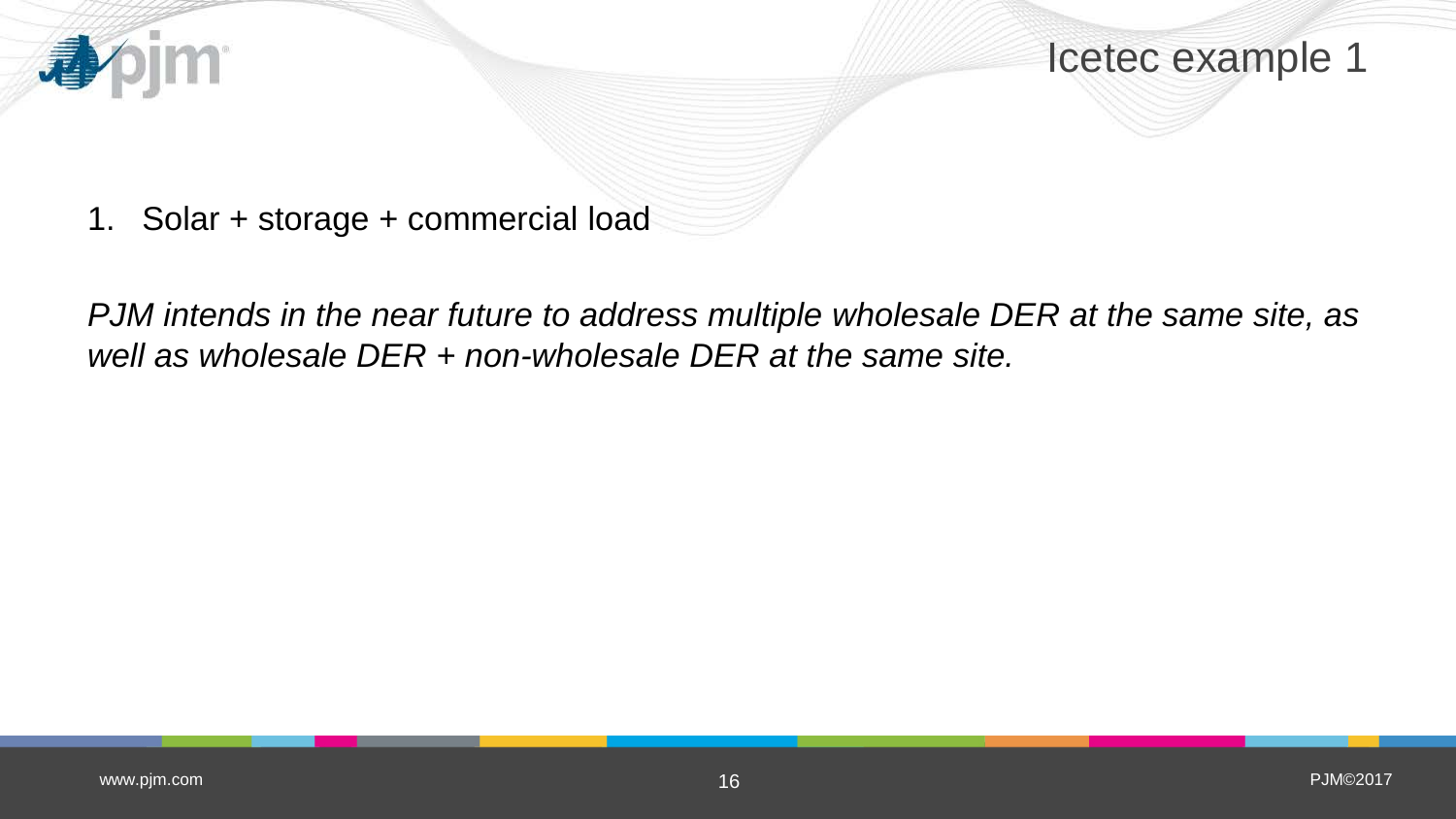

### Icetec Example 2: Hospital With Gas Engine

- Hospital with load  $4.0 4.5$ MW summer,  $3.0 3.5$ MW winter.
- 4MW of gas engine generator. Generator can provide 500kW of regulation in range 3.5MW +/- 0.5MW.

| $\sf{Season}$ $\sf{Local}$ point |     |              | $\mid$ Gen $\mid$ Allowed Net $\mid$ Regulation $\mid$<br><b>Gross Base Regulation Net Hourly</b><br>Range | <b>Energy</b> | Wholesale | <b>Energy Credit Retail Energy Charge</b> |
|----------------------------------|-----|--------------|------------------------------------------------------------------------------------------------------------|---------------|-----------|-------------------------------------------|
| <b>Summer</b>                    | 4.0 | $\sqrt{3.5}$ | $0.0 \text{ to } 1.0$                                                                                      | 0 MWh         | $\sim$    | 0.5 MWh                                   |
| <b>Winter</b>                    | 3.0 | 3.5          | $-1.0$ to $0.0$                                                                                            | 0 MWh         | 0.5 MWh   | $\sim$                                    |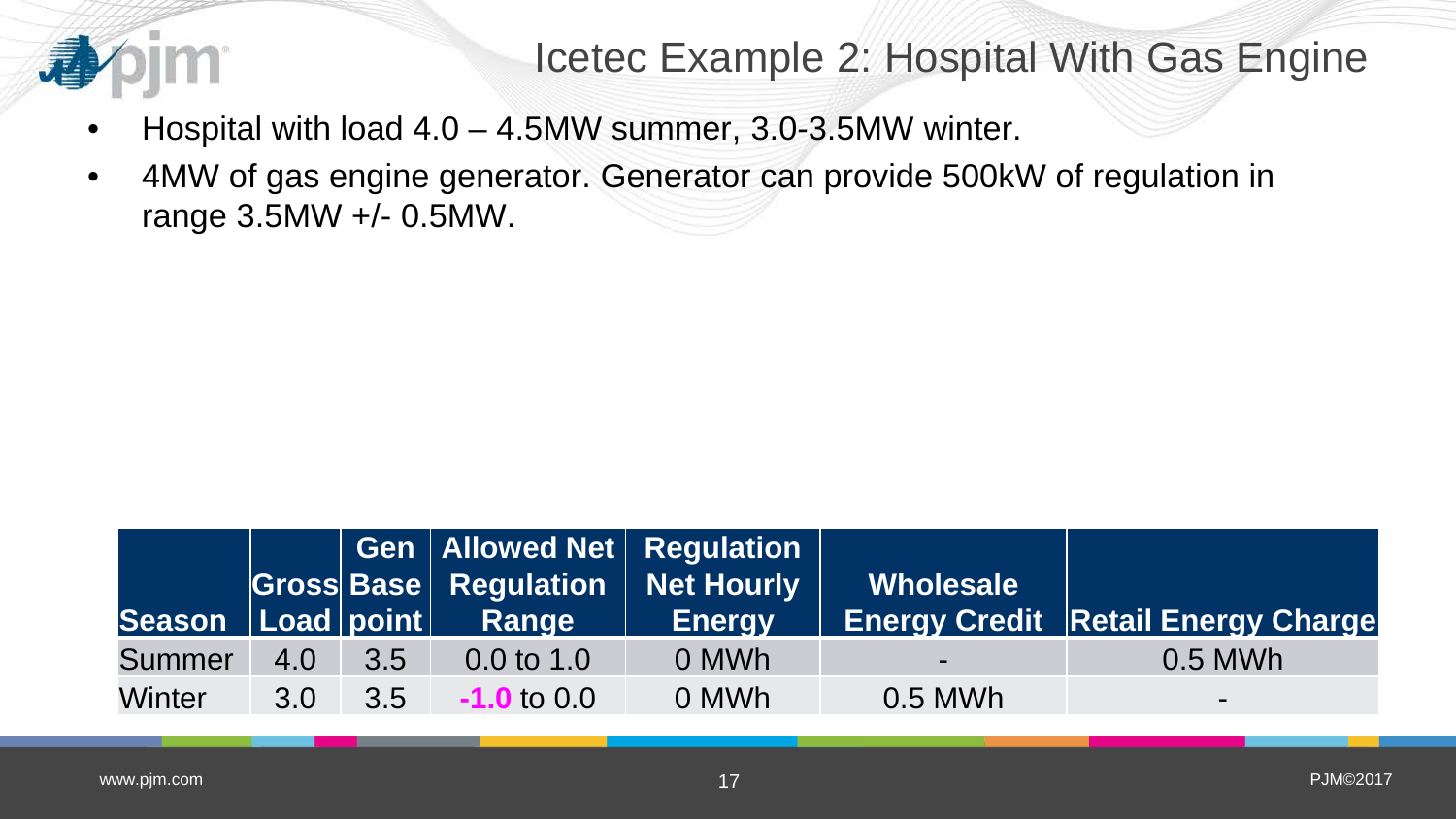

- 3. Generator + DR from HVAC load drop
- 4. Cogen + DR from industrial curtailment
- 5. Storage + DR from industrial curtailment

*PJM intends in the near future to address the interaction of DER with co-sited load reductions (e.g., grid-interactive water heaters or HVAC).*

看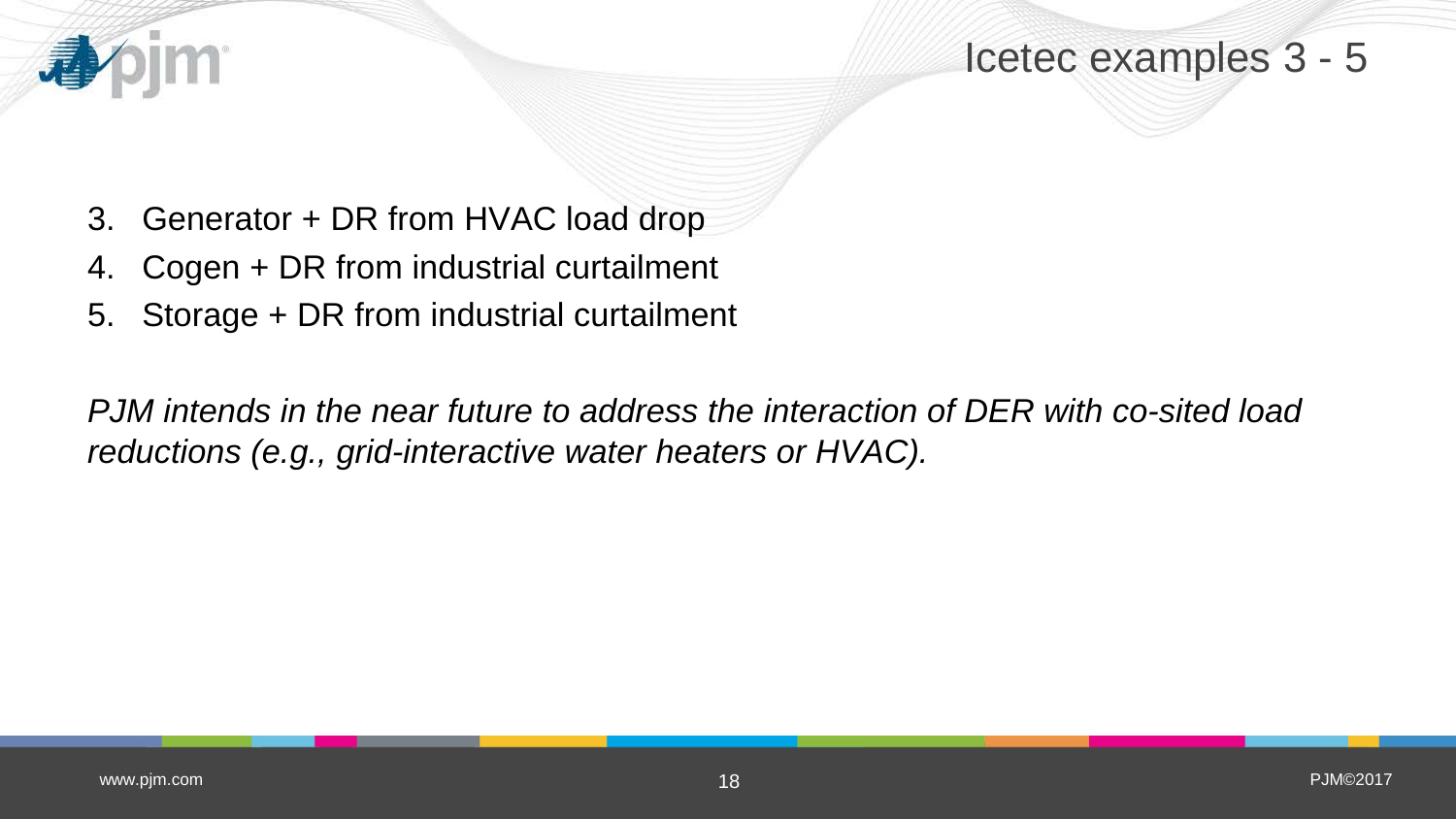

- Three 50 kW microturbines connected together with various small commercial customers are aggregated into a single DER Entity for wholesale participation.
- Each is submetered for Regulation.
- Each takes wholesale settlement for excess energy.

| Gross Load<br>(KW) | <b>Regulation</b><br><b>Net Hourly</b><br>Energy (kWh) (kWh) Range (kW) | <b>Net</b><br>Load | <b>Allowed</b> | Regulation   Wholesale Energy<br><b>Credit</b> | <b>Retail Energy Charge</b> |
|--------------------|-------------------------------------------------------------------------|--------------------|----------------|------------------------------------------------|-----------------------------|
| 50                 | $20$ (gen)                                                              | 30                 | 0 to 100       |                                                | 30 kWh charge               |
|                    |                                                                         |                    |                | 15 kWh injection for                           |                             |
| 10                 | 20 (gen)                                                                | $-10$              | $-40$ to 60    | the hour                                       | 5kWh withdrawal = charge    |
| 20                 | -Offline-                                                               | 20                 | -Offline-      | $\blacksquare$                                 | 20 kWh charge               |
|                    | <b>Aggregate DER Entity:</b>                                            |                    |                | 15 kWh credit                                  |                             |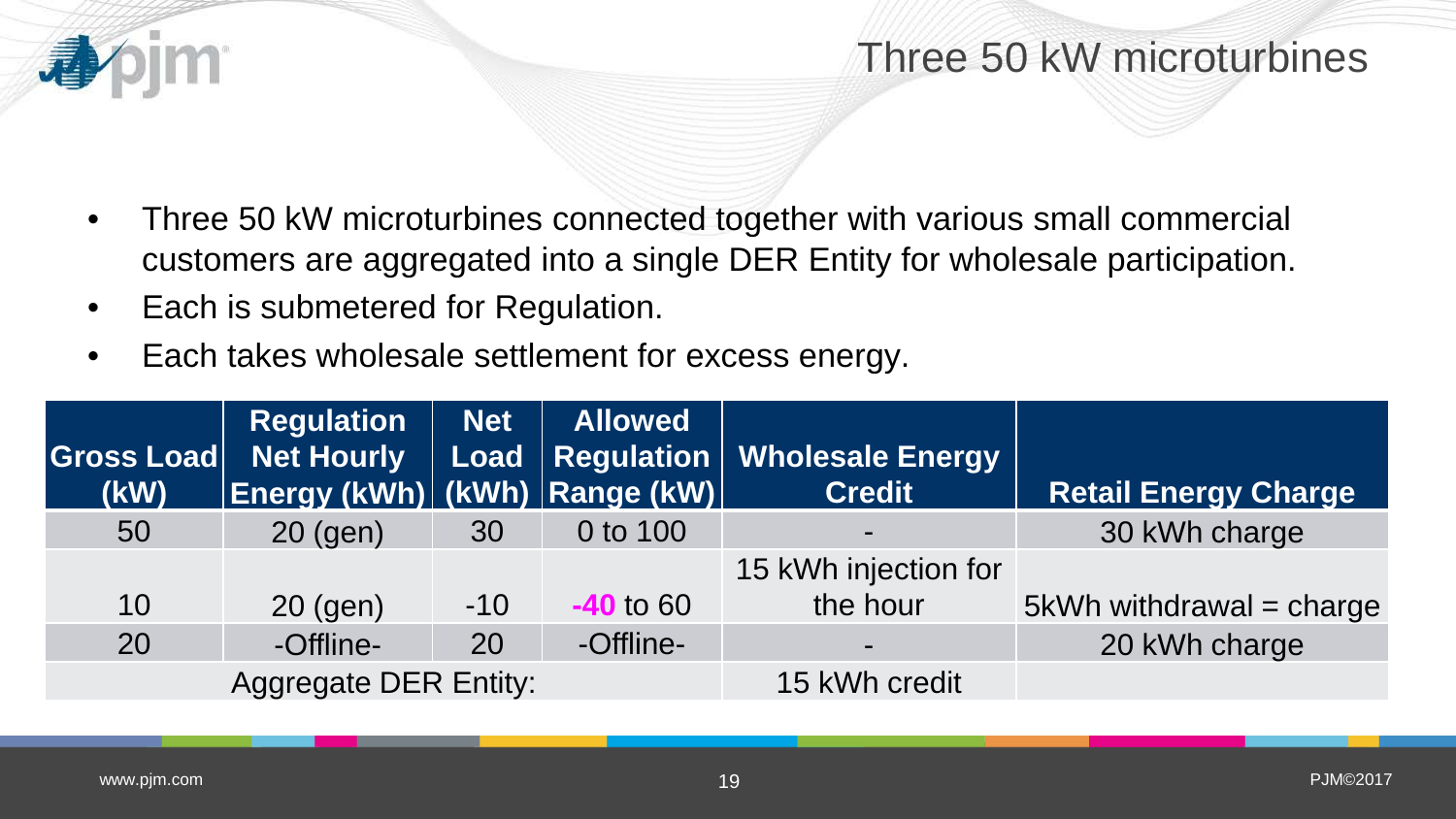

- Three 50 kW batteries connected together with various small commercial customers are aggregated into a single DER Entity for wholesale participation.
- Each is submetered for Regulation.
- Each takes wholesale settlement for excess energy.

| <b>Gross Load</b><br>(KW) | <b>Regulation</b><br><b>Net Hourly</b><br> Energy (kWh)  (kWh)  Range (kW) | Net | <b>Allowed</b> | Load   Regulation   Wholesale Energy  <br><b>Credit</b> | <b>Retail Energy Charge</b> |
|---------------------------|----------------------------------------------------------------------------|-----|----------------|---------------------------------------------------------|-----------------------------|
| 30                        | 20 (load)                                                                  | 50  | $-20$ to 80    | 5kWh injections for<br>the hour                         | 55 kWh charge               |
|                           |                                                                            |     |                | 15 kWh injections for                                   |                             |
| 10                        | 20 (load)                                                                  | 30  | $-40$ to 60    | the hour                                                | 45 kWh charge               |
| 20                        | -Offline-                                                                  | 20  | -Offline-      |                                                         | 20 kWh charge               |
|                           | <b>Aggregate DER Entity:</b>                                               |     |                | 20 kWh credit                                           |                             |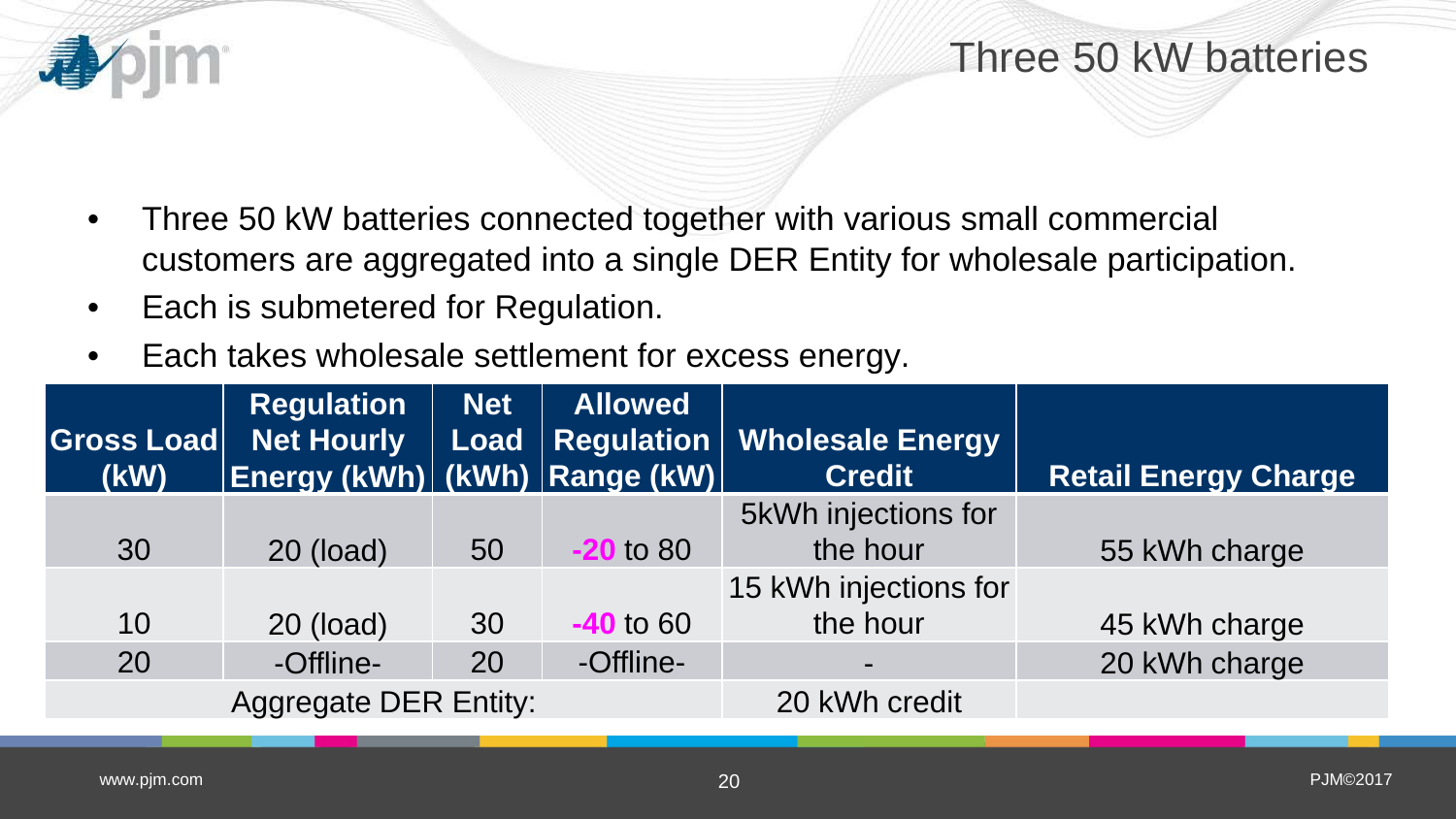

- Will add-backs be needed to reconstitute gross load for any wholesale cost allocation or for Planning purposes? If so: what are the associated submetering requirements? Are there size thresholds?
- Considerations for wholesale DER that (in addition to serving their own load) also sell energy directly to an adjacent site under retail "On-site Generator" rules.
- For energy settlement of aggregations:
	- Is nodal weighting for energy settlement based on ex post actual or on ex ante schedule? What if component nodal LMPs diverge widely?
	- Should all DER in aggregate share the same injected energy settlement track (wholesale vs. retail)?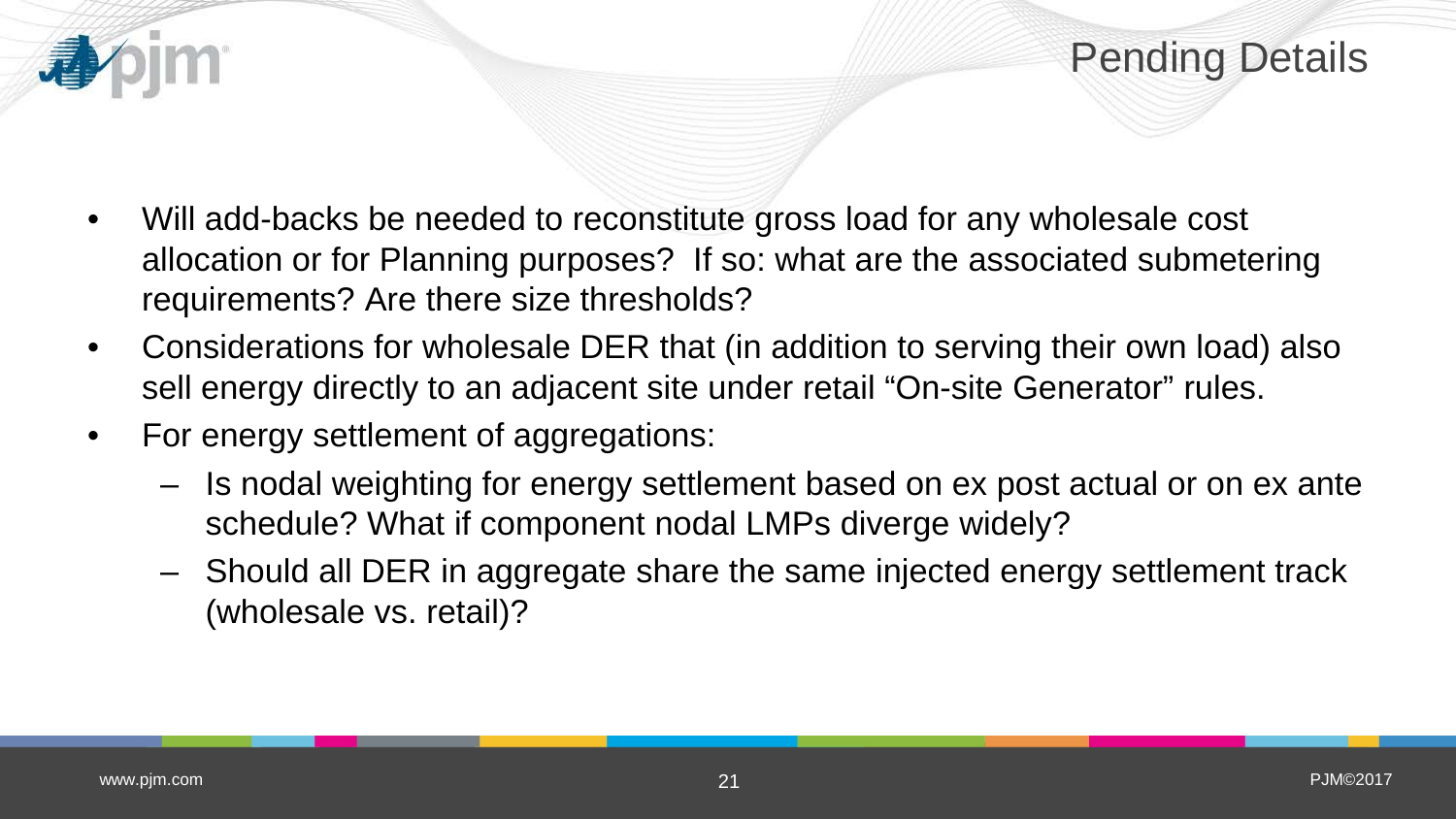

# IMPORTANT CONSIDERATIONS



[www.pjm.com](http://www.pjm.com/)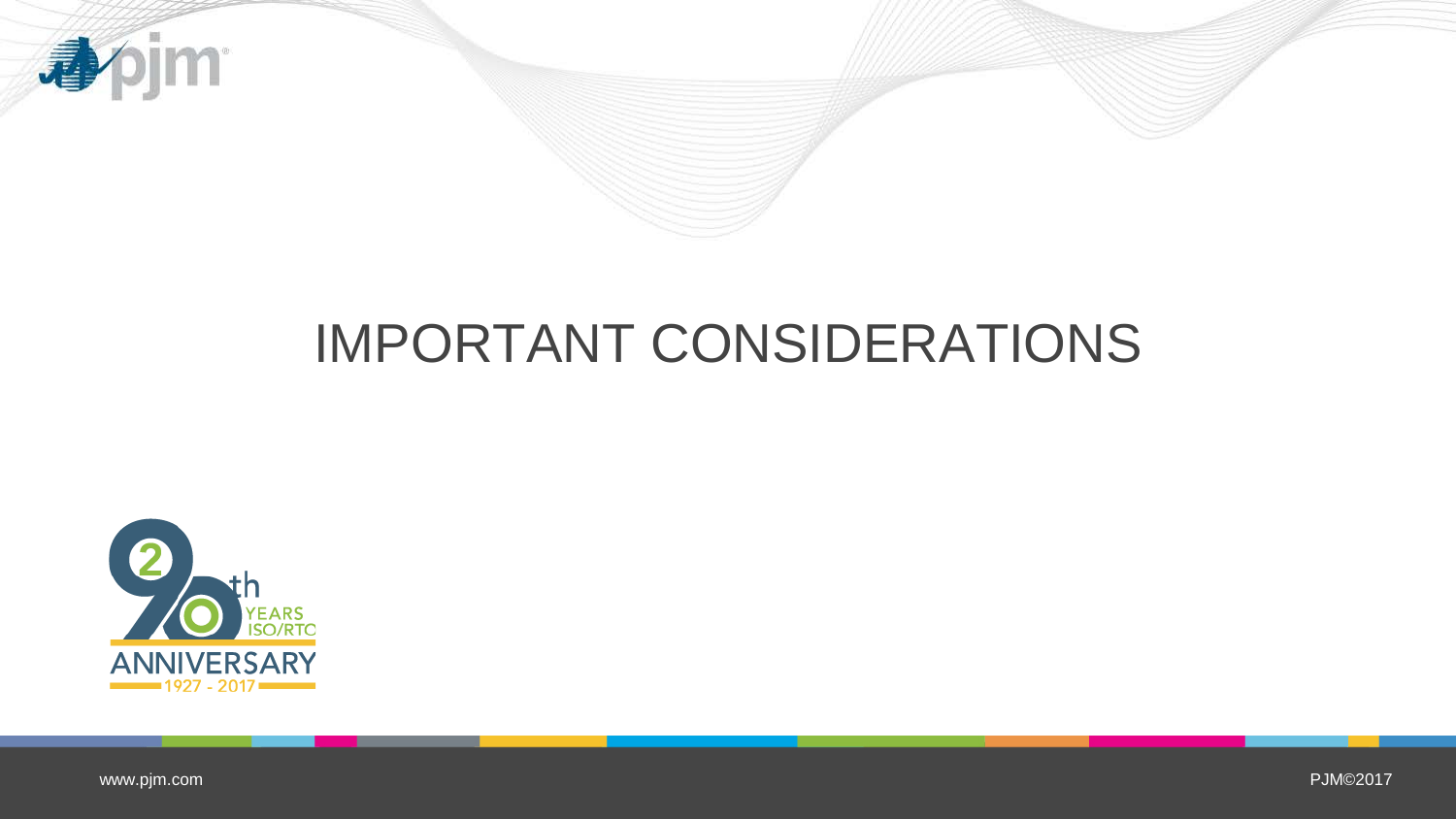## A Selection of Three Types of Energy Withdrawals

- 1. End use energy withdrawals purchased at retail.
- 2. Station power energy withdrawals can be "self supplied" or "purchased". Self supply of station power involves special accounting.
	- When station power energy is purchased, it is retail.
	- Some retail tariffs allow station power energy to be self supplied by generators using monthly netting and fleet netting.
	- If station power is self supplied, there is no purchase.
	- Net energy withdrawals in any interval due to station power self supply are accounted for by PJM as negative credits at LMP.
	- Note: fleet netting for self supply also involves a PJM transmission fee.
- 3. Wholesale storage energy withdrawals for later release are "energy time shifting", not end use of energy.
	- Pumped hydro and Energy Storage Resources that are drawing energy for later release are performing "wholesale energy time shifting".
	- Wholesale storage energy withdrawals for later release: accounted by PJM w/ negative credits at LMP.
	- Recall that a battery that performs any non-wholesale service does not meet the criteria to be an "Energy Storage Resource"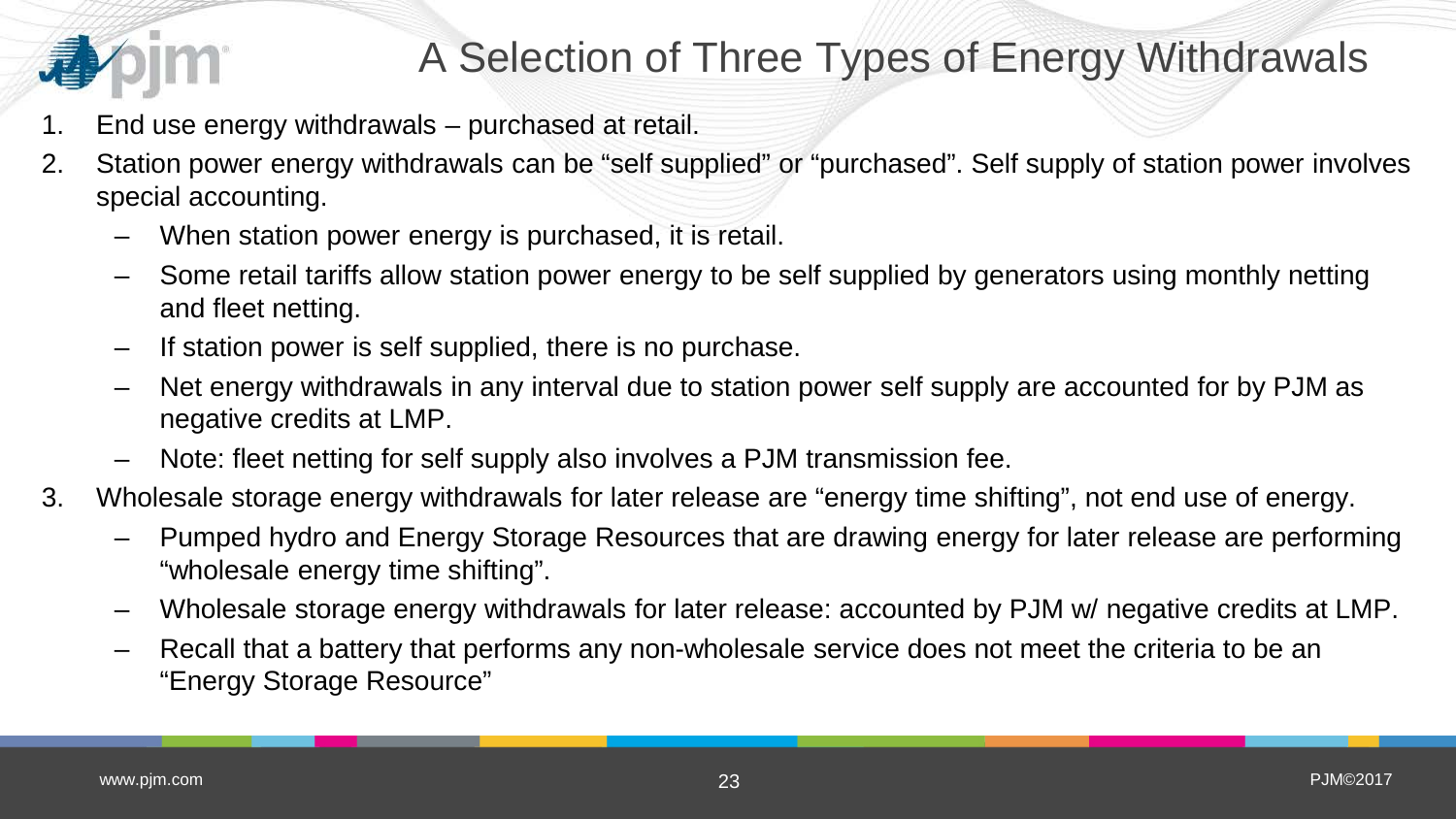

### DER and Station Power

- Recall that station power energy is either self supplied, or purchased at retail.
- Station power self supply  $\rightarrow$  netting across each month and the owner's fleet.
- Self supply energy withdrawals: accounted for by PJM as negative credits at LMP.
- Status quo for customer-sited PJM "sell excess" generators today: unlike typical generators with bidirectional metering:
	- All energy imports are assumed to be non-station power loads (i.e., normal retail accounting).
	- PJM can apply station power energy accounting for appropriate loads for customers who work with EDC to separately meter energy for station power loads if it is allowed under local jurisdiction.
- PJM's proposal for DER is to follow this status quo.
- Note certain battery charging energy can qualify as station power.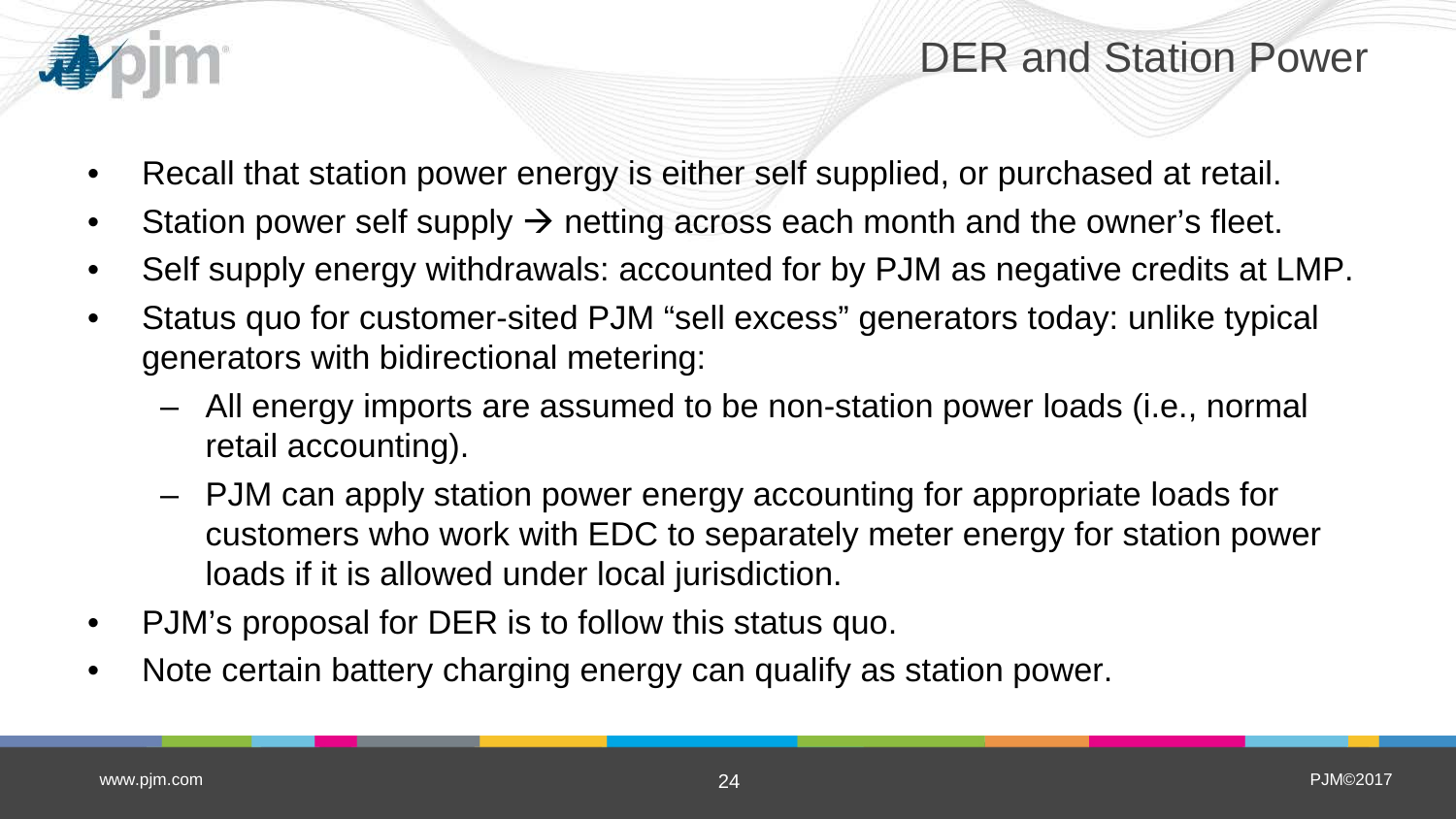

### DER and Storage Withdrawals for Later Release

- Recall that energy withdrawals for qualified wholesale storage are accounted for by PJM as negative credits at LMP.
- For discussion:
	- For DER wired with load: should PJM apply Energy Storage Resource or pumped hydro accounting for appropriate withdrawals for customers who work with EDC to separately meter withdrawals for Energy Storage Resources or pumped hydro resources, if it is allowed under local jurisdiction?
- Note certain battery charging can qualify for Energy Storage Resource accounting.
	- Recall that a battery that performs any non-wholesale service does not meet the criteria to be an "Energy Storage Resource".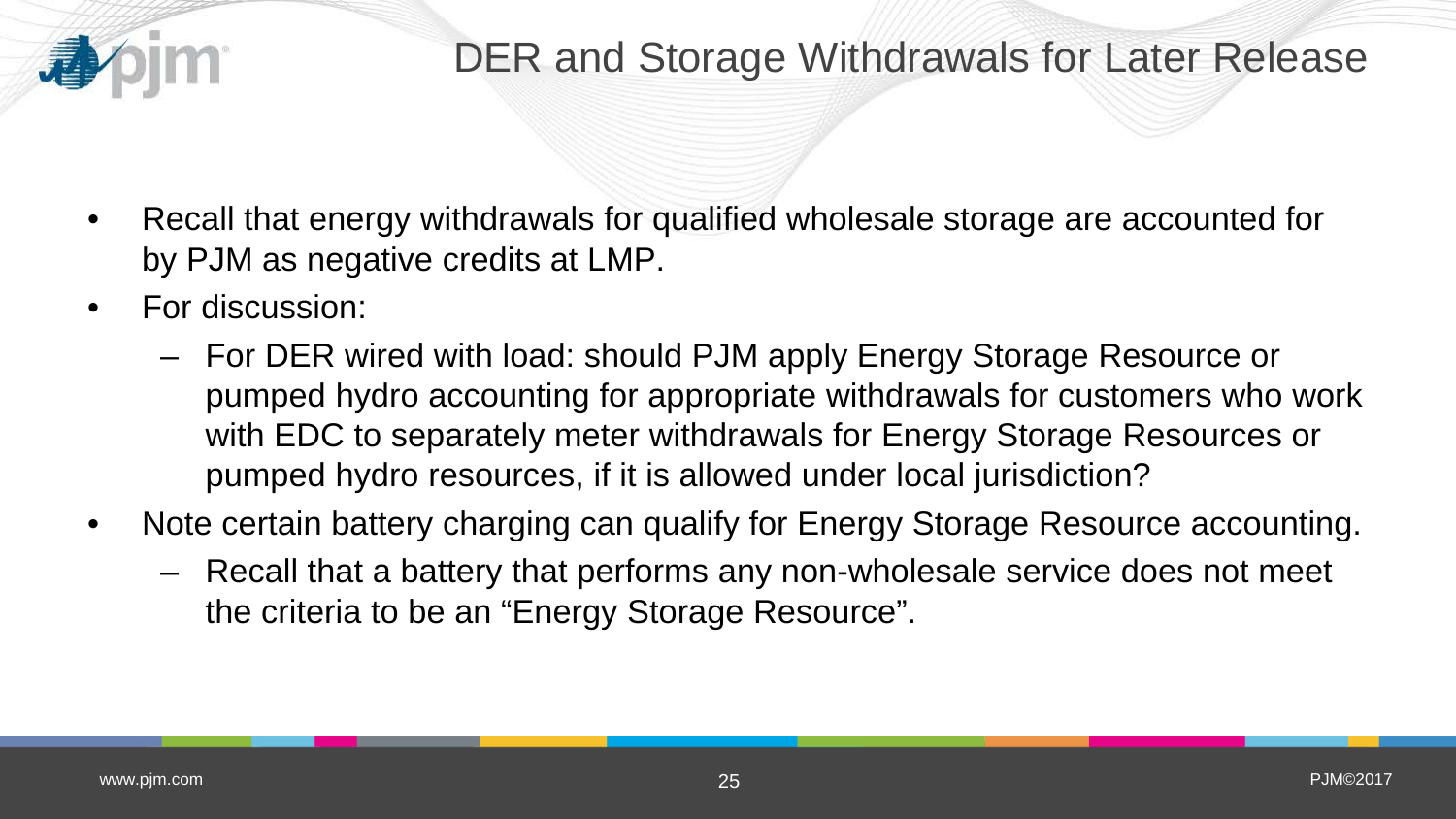

- Demand Response rules currently prohibit participation during intervals with injections from the site.
- This limits ability to co-locate DER (wholesale or otherwise) with DR.
- Propose to defer this question to future.
	- Note interaction with Demand Response Subcommittee.

看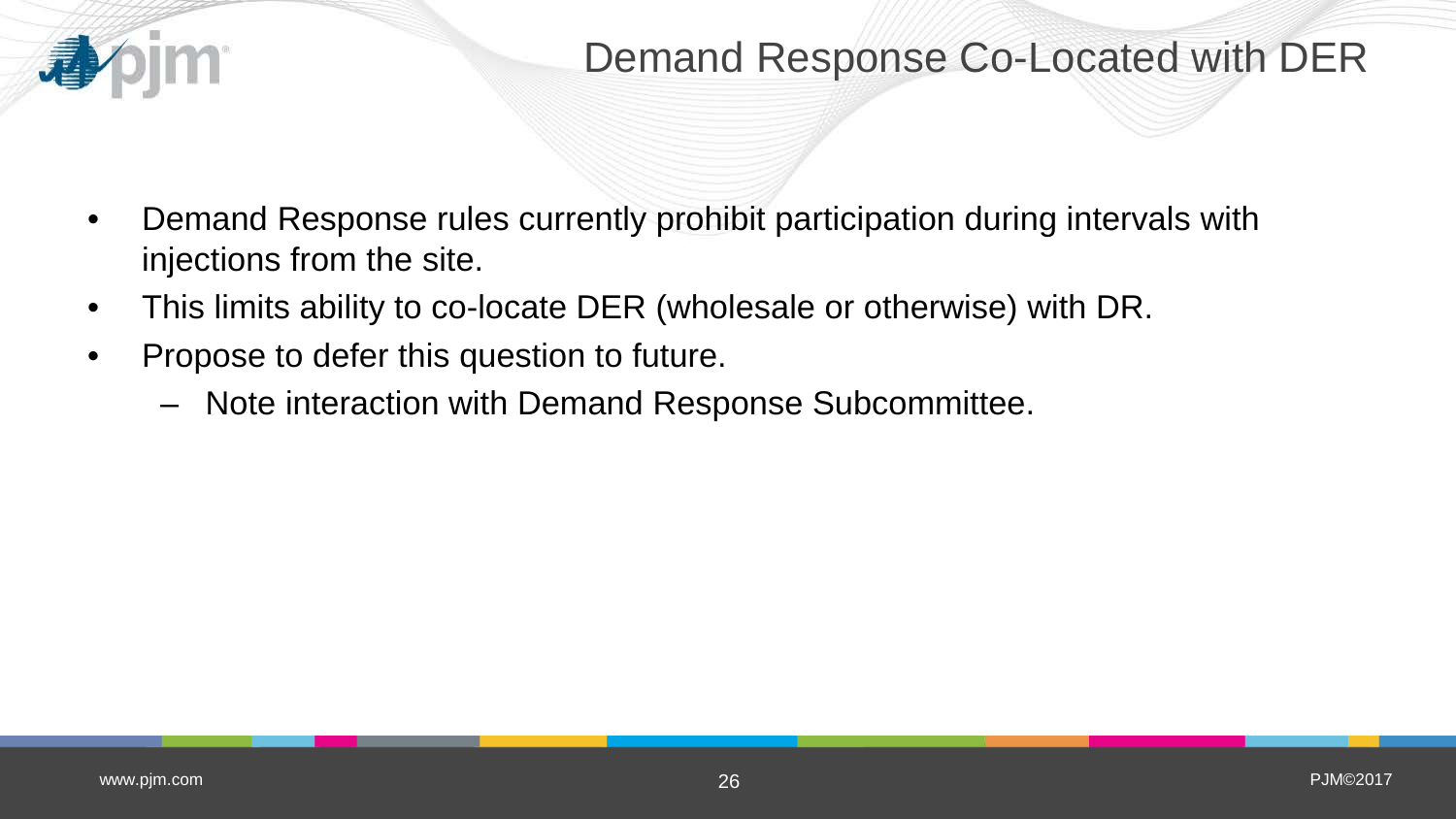### **The What if the retail metering records are based on the net over an interval?**

- In order to ensure proper accounting (and avoid double counting), the retail function of the energy metering system should only record withdrawals and not account for exports (via netting or otherwise).
	- (Unless the customer opts not to have wholesale energy settlements.)
- For discussion: who has the responsibility to establish that retail energy metering meets this standard?
	- Initial response: the customer as confirmed by the EDC.
- Likewise, the wholesale function of the energy metering system should only record injections and not account for imports.
- A single metering device could theoretically be able to meet this standard and serve both purposes, separately recording withdrawals and injections.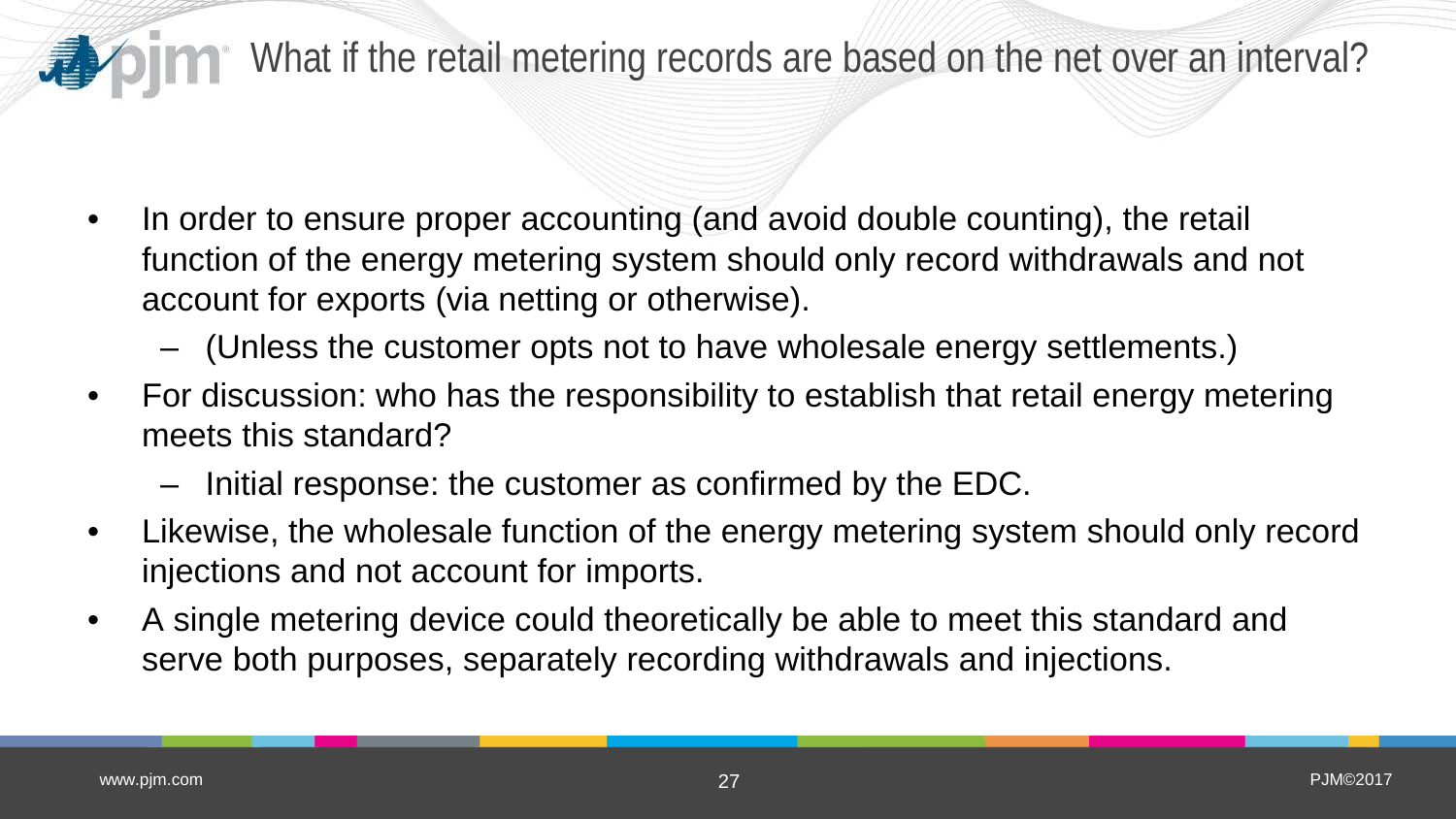

- Recall proposal that retail metering must only record withdrawals, wholesale must only record injections.
- Different settlement intervals should not be a problem given that the retail and wholesale metering systems are each unidirectional.
- Thought experiment: wholesale metering = unidirectional 5-minute interval meter under 5-minute wholesale energy settlements:
	- Example 1: retail metering = a unidirectional electromechanical meter that is read once a month.
	- Example 2: retail metering = unidirectional hourly interval meter.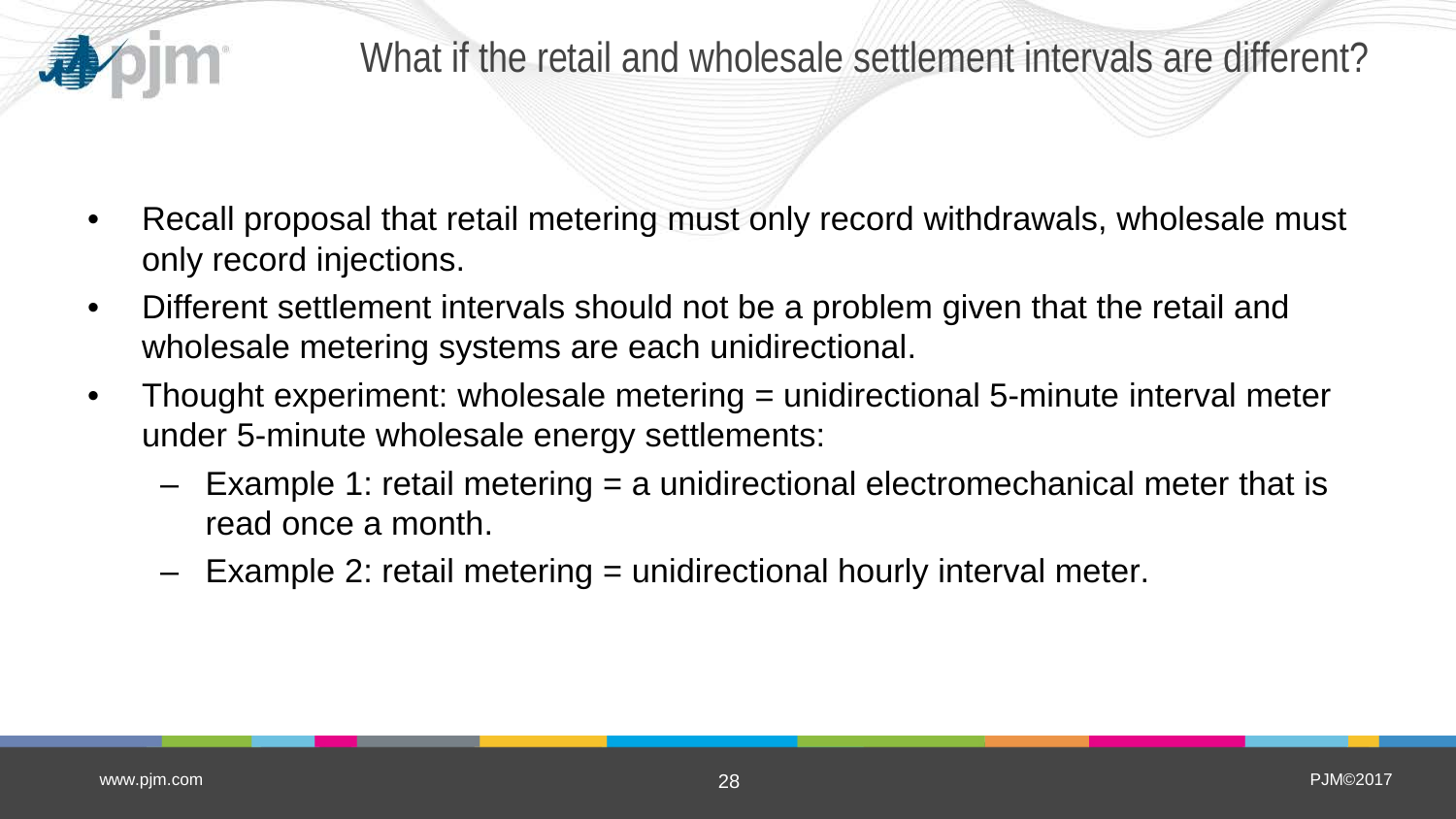

### **Can a Single Grid Connection Serve Both Retail Energy and Wholesale Energy?**

- Consistent with today's proposal, implemented for some customers today.
- There is no PJM rule prohibiting this nor does PJM currently propose one.
- An important principle is coordination with retail regulation.
- The retail connection is under state jurisdiction.
- For most DER: the wholesale connection (as part of the interconnection process) is also under state jurisdiction.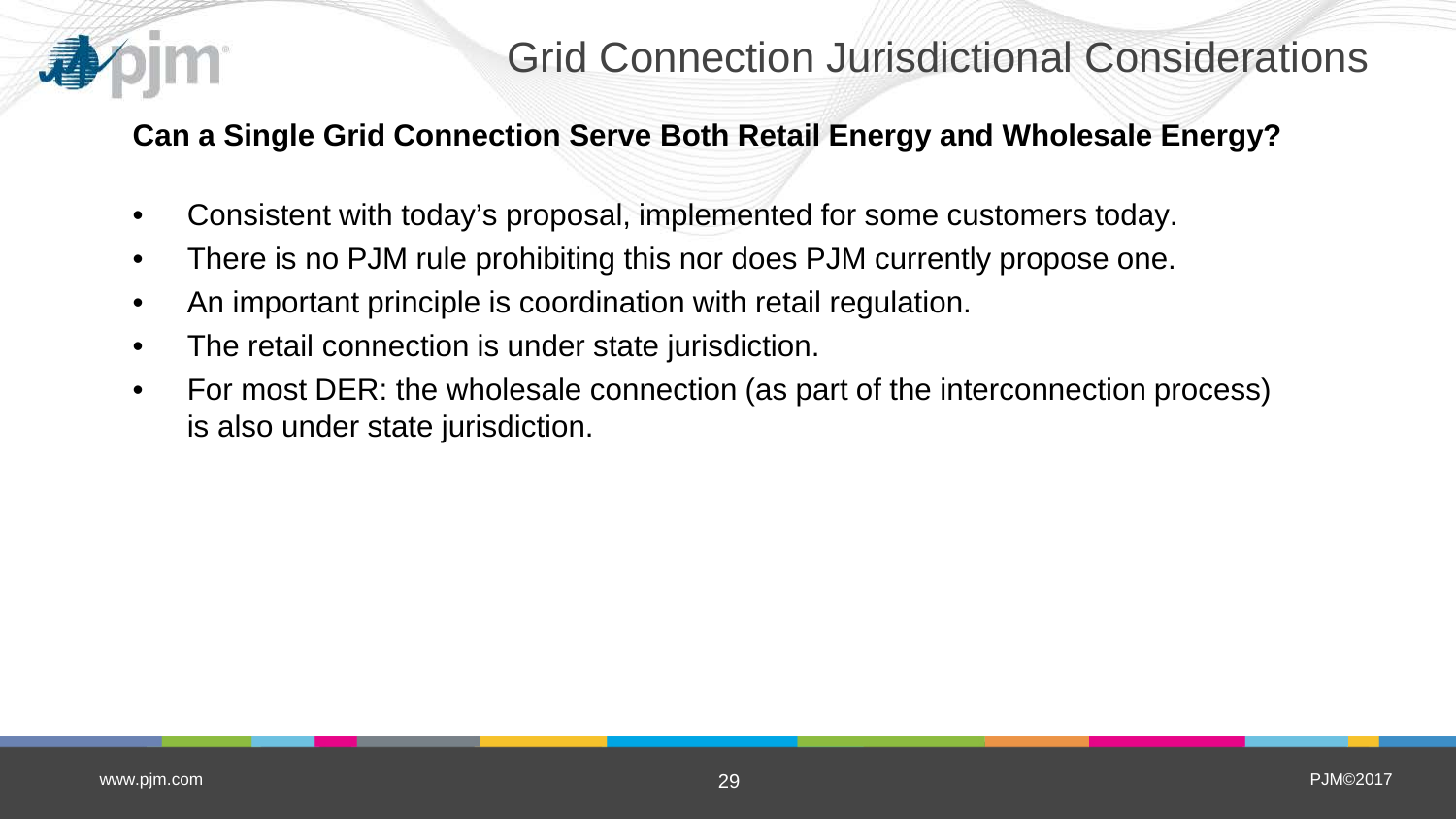

### **Can a Single Energy Metering System Measure Both Retail Energy and Wholesale Energy Settlements?**

- This should be technically achievable in principle.
- There is no PJM rule prohibiting this nor does PJM currently propose one. PJM rules focus on technical requirements of accuracy et cetera.
- An important principle is coordination with retail regulation: local rules may prohibit this.

### **The EDC plays a central in configuring both retail customer energy metering and wholesale energy metering for DER:**

- The retail energy metering configuration is under state jurisdiction.
	- The method the customer will use to achieve PJM's DER requirement (where applicable) for "unidirectional retail energy metering that records only withdrawals" is therefore subject to state jurisdiction.
- Furthermore, the Interconnecting Transmission Owner typically plays a central role in validating the configuration of metering that will be involved in generator energy submissions used for wholesale settlements (this will also apply to DER). This validation is done under FERC jurisdiction. In many cases, wholesale metering configuration requirements are specified in TO technical manuals.
- PJM sets the metering technical requirements and oversees the wholesale metering configuration validation process as part of the market "set up" process.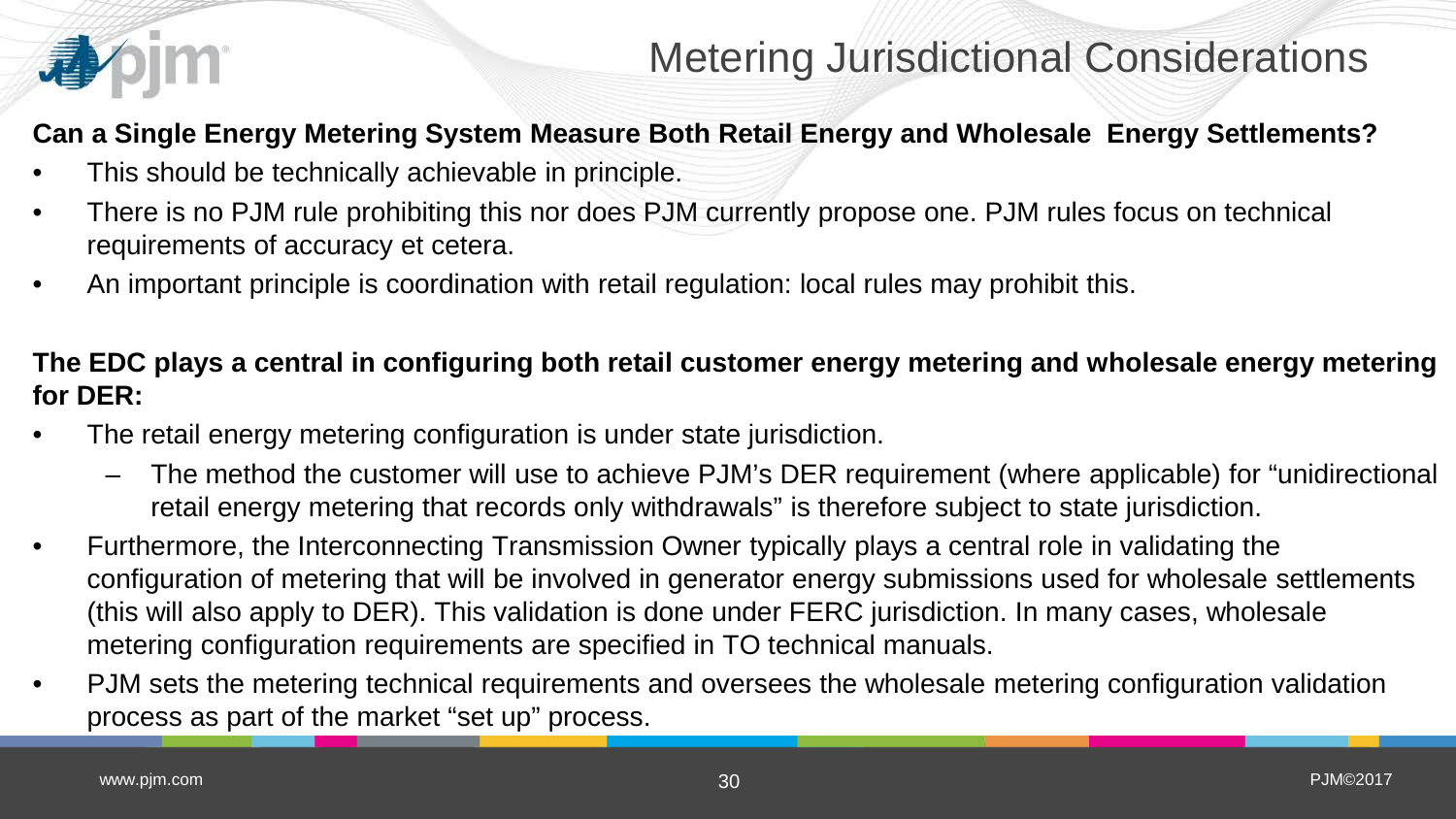

# ANCILLARY SERVICES DETAILS



[www.pjm.com](http://www.pjm.com/)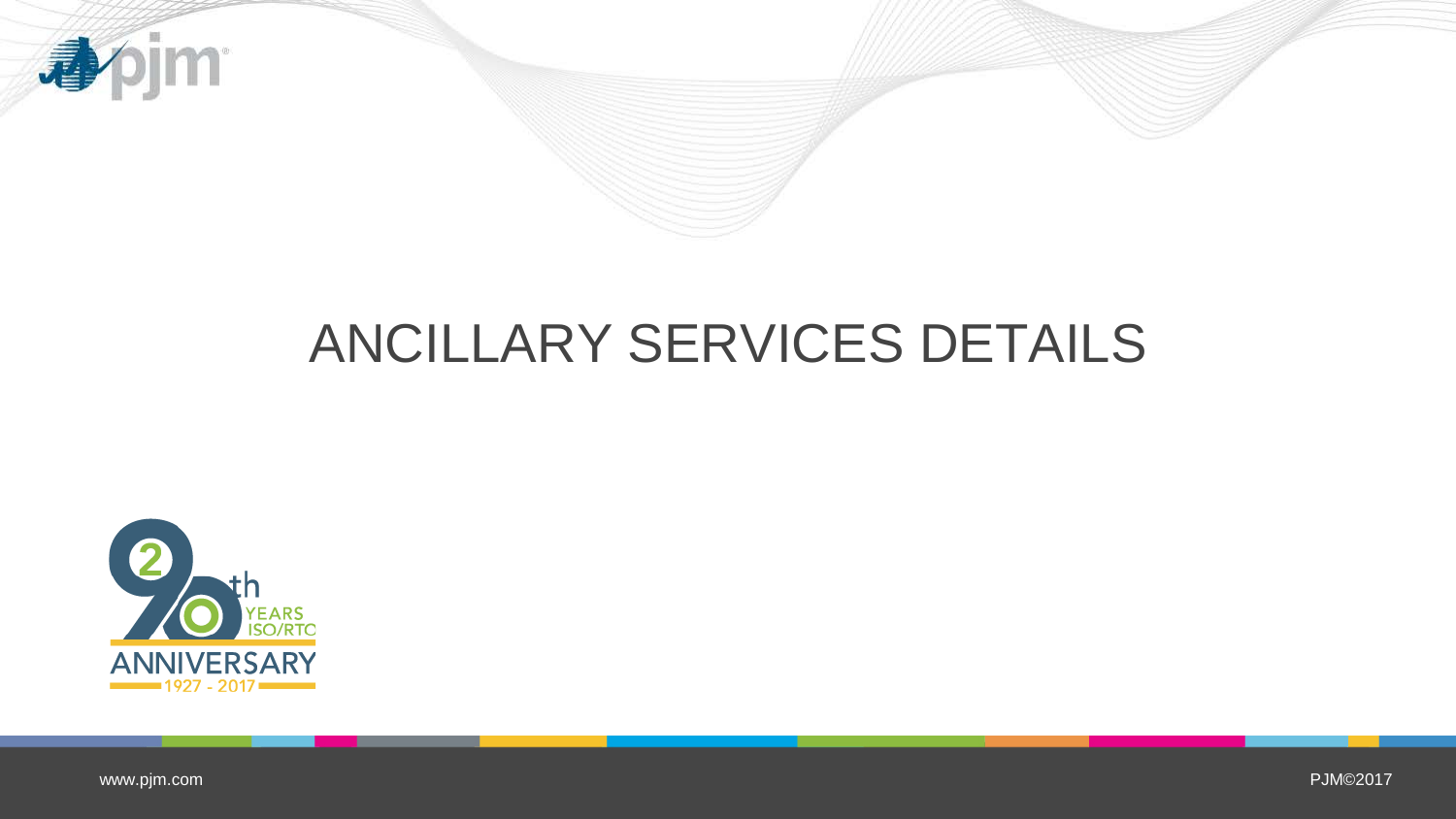

### How Does Synch Work?

- **Tier II** Synch Reserve is assigned directly to resources that clear the SR market.
- Tier II resources are paid the Synch Reserve Market Clearing Price for intervals in which they offer and clear, regardless of whether there is an event or not.
- Underperformance of Tier II resources during an event is penalized with a "refund" mechanism.
- Overperformance of Tier II resources during an event is typically compensated using a Tier I credit tied to a formula based on LMP and a premium.
- No Tier II Synch clears unless there is insufficient Tier I. There is often sufficient Tier I.
- Estimated **Tier I** Synch resources are estimated based on available headroom from online generators otherwise providing energy. Tier I is estimated because it is not explicitly assigned to resources through a market clearing mechanism.
- During intervals without an event, Tier I credits are often zero.
- Tier I performance during an event is compensated using a Tier I credit tied to formula based on LMP and a premium